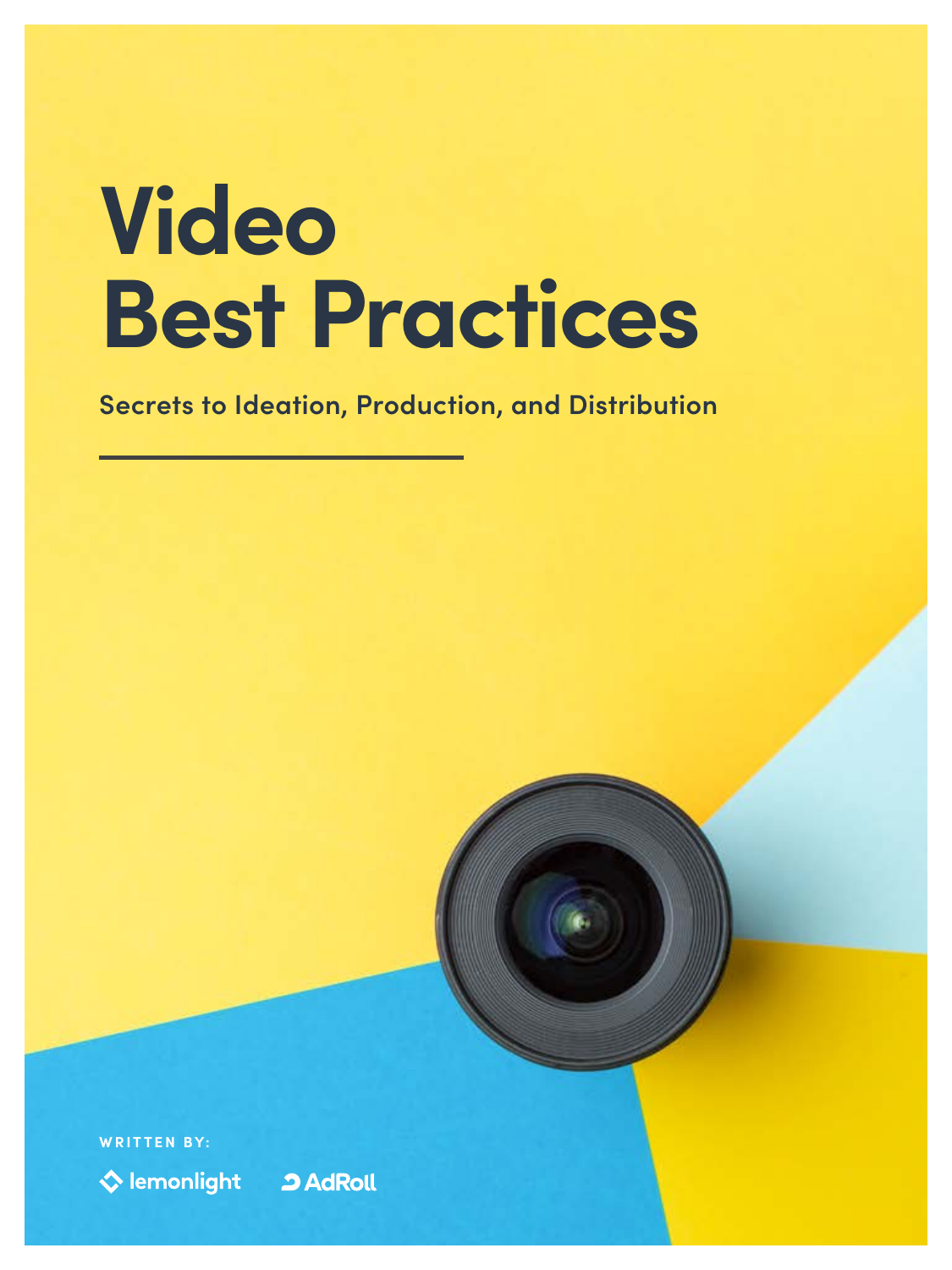# **TABLE OF CONTENTS**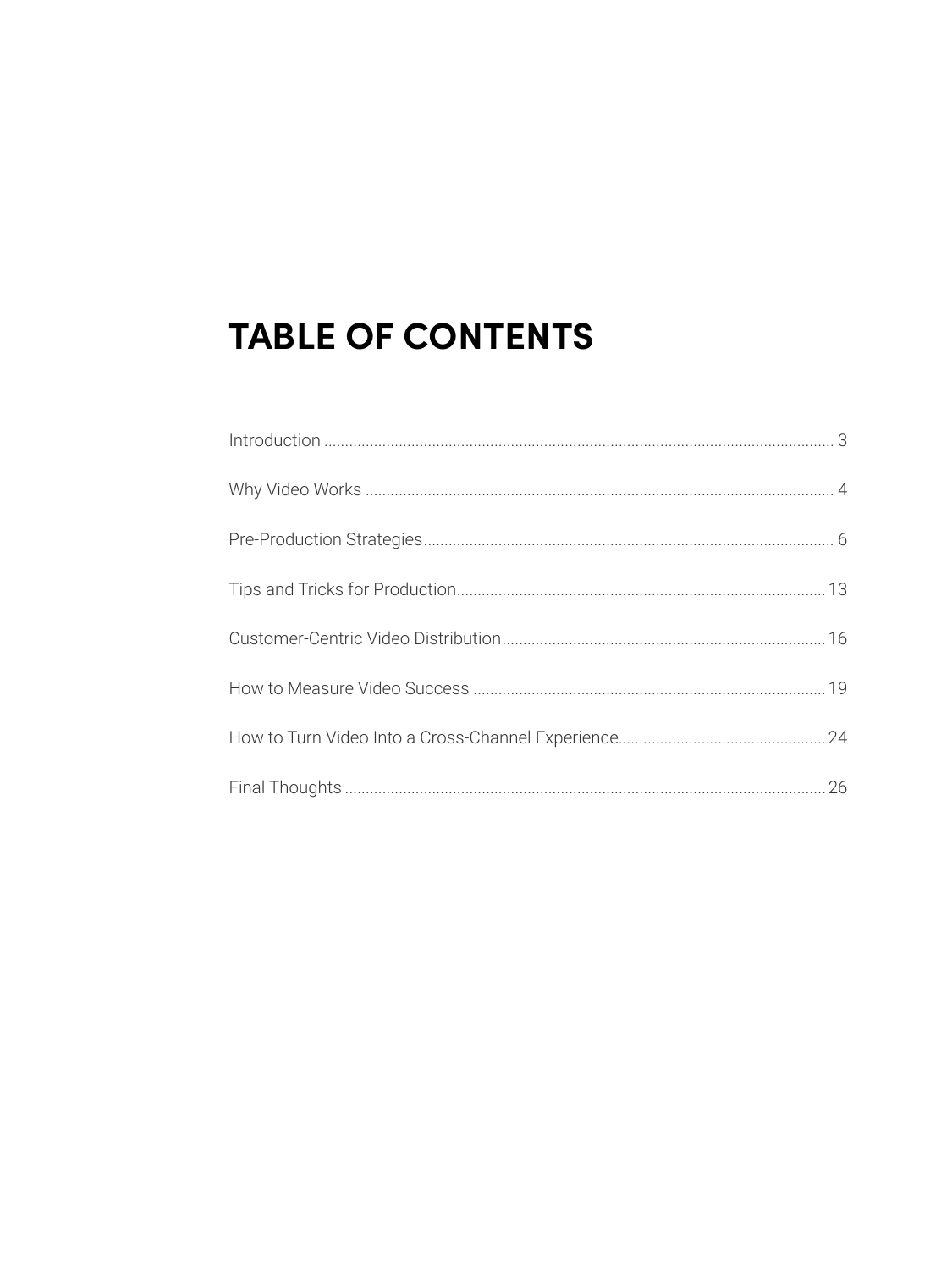# <span id="page-2-0"></span>**INTRODUCTION**

t this point, it should come as no surprise that video content is considered<br>essential for all brands—and especially so for e-commerce brands. As an<br>e-commerce professional, you've probably seen metrics touting video's abi essential for all brands—and especially so for e-commerce brands. As an e-commerce professional, you've probably seen metrics touting video's ability to build brand awareness, drive sales, and encourage repeat business. And as a consumer, you've probably noticed that video content is seemingly everywhere.

Despite the fact that virtually every brand could benefit from video content, not everyone is familiar with how to go about the process successfully. It can be hard to understand some of the specifics of production and distribution, especially if you don't have prior experience with video.



That's where we come in. Our teams at Lemonlight and AdRoll came together to create this guide to share everything we know about using video to drive e-com-

> merce brands to success. We'll walk you through why video is so effective, how to begin to develop your video concept, best practices to keep in mind for the production process, how to distribute your content and create cross-channel experiences, and how to measure success.

> After going through these pages, our hope is that you'll have everything you need to create the video content that will help your brand reach success—whatever "success" means to you. Let's get started!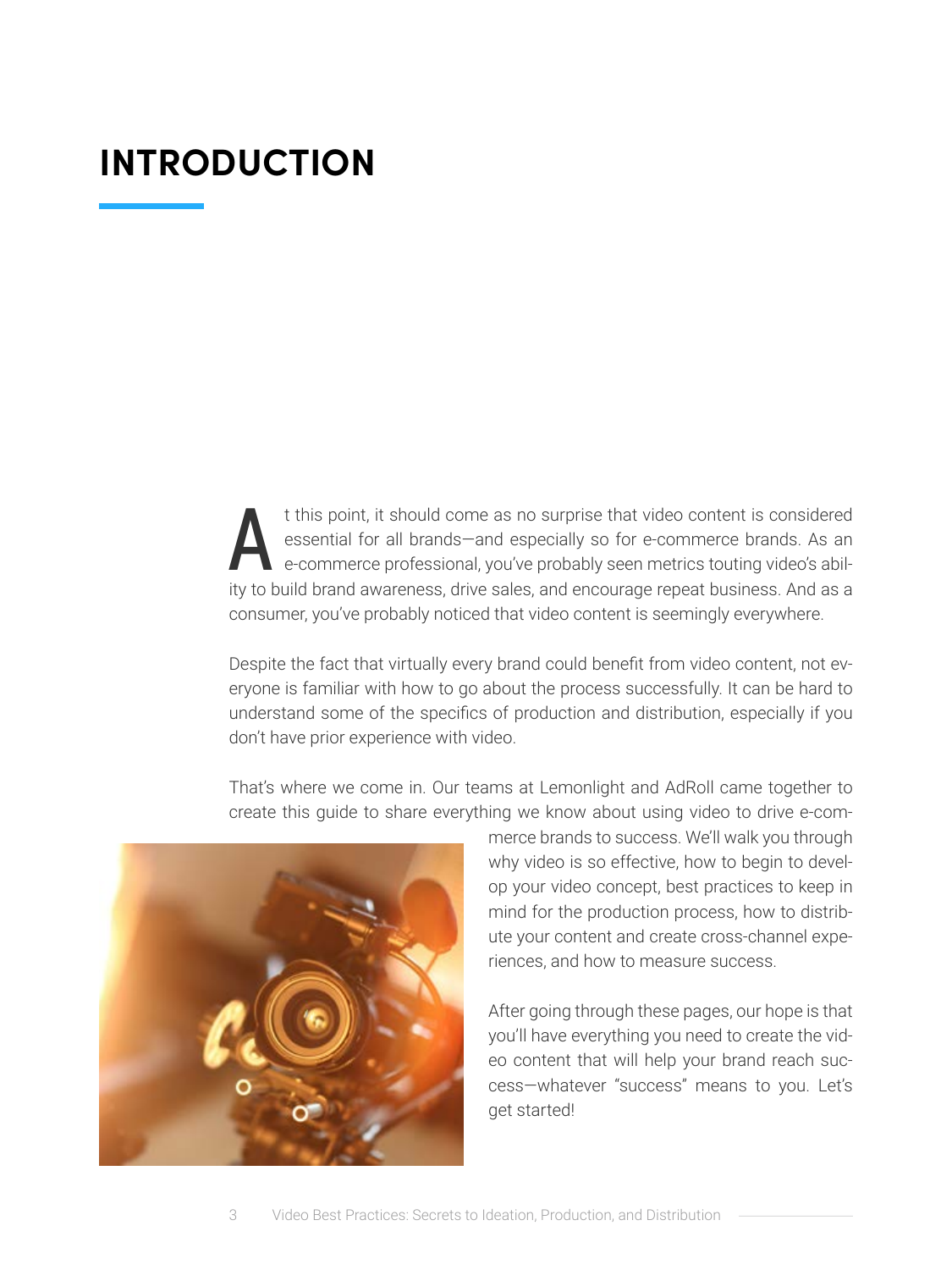# <span id="page-3-0"></span>**WHY VIDEO WORKS**

e'll begin by diving into why video is so effective for e-commerce brands in<br>the first place. Two primary challenges for e-commerce brands are grab-<br>bing consumers' attention and then providing them with enough informa-<br>ti the first place. Two primary challenges for e-commerce brands are grabbing consumers' attention and then providing them with enough information that they're convinced about the benefits of your product or service.

Both of these challenges are addressed with video content. Video is proven to be effective in gaining consumer attention online. In one [study](https://animoto.com/blog/news/social-video-trends-marketers-2020), 85% of marketers responded that they felt that to be true. In another [study](https://www.wyzowl.com/video-marketing-statistics-2019/), over 80% of marketers reported that video has helped them increase website traffic, generate leads, and increase dwell time across web pages.

As an e-commerce professional, you know that these results are hard to come by. Rather than investing time and resources into coming up with new and innovative ways to reach prospective customers and captivate them with your messaging, video can provide a simpler alternative to solving those same challenges.

Once you have a captive audience, video is also useful in conveying your product or service offering to prospective customers. Here are some statistics that illustrate this claim:

- **•** Viewers claim that they retain 95% of a message when obtained via video. [\(Source\)](https://socialmediaweek.org/blog/2019/10/2020-video-marketing-and-statistics-what-brands-need-to-know/)
- **•** 94% of video marketers claim that video has helped increase user understanding of their product or service. ([Source](https://www.wyzowl.com/video-marketing-statistics-2019/))
- **•** 96% of people say they have watched an explainer video to learn more about a product or service. [\(Source\)](https://www.wyzowl.com/video-marketing-statistics-2019/)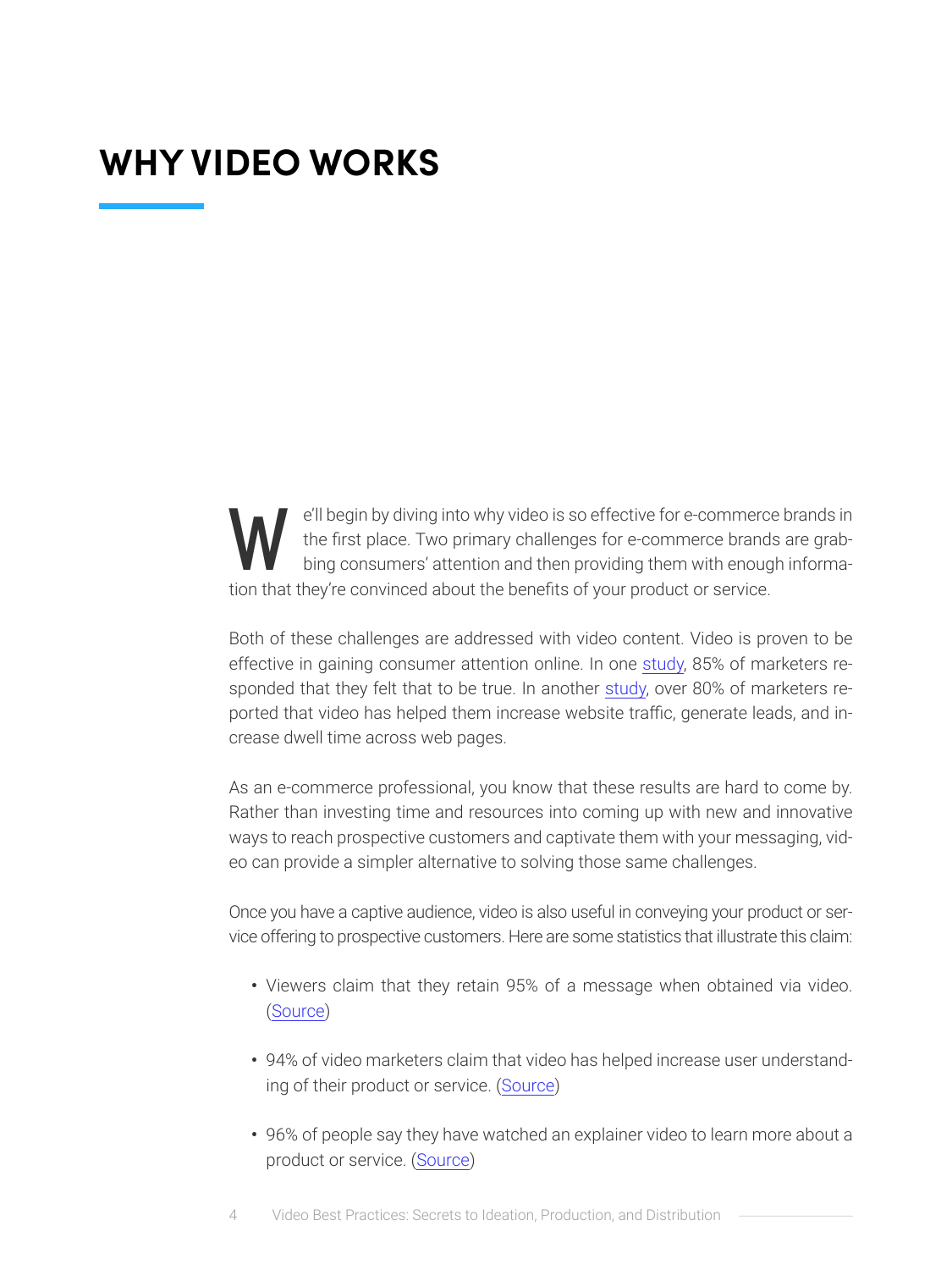**•** 68% of people say they would most like to learn about a new product or service by watching a short video. [\(Source](https://www.wyzowl.com/video-marketing-statistics-2019/))

When you go beyond the statistics, video also provides value by means of adding authenticity to audience interactions. Video testimonials are especially useful for this as they link your prospective customers with actual customers. The dynamic nature of video helps audiences feel connected to the person sharing his or her experience, and hearing firsthand from an actual customer lends credibility to the content itself. The result is an experience that both increases the viewer's understanding of your brand and builds trust between the viewer and your company.

As you can see, video solves many of the challenges that e-commerce professionals devote hours upon hours to trying to solve. Unfortunately, video is incredibly un-



*Photo: Becca Tappert*

derutilized for these purposes. Video sometimes gets a bad reputation, with people assuming that by nature, video content must be expensive, time-consuming, and impossible for the average person to execute.

Thankfully, these are misconceptions that are often not the case at all. While, yes, filming a Super Bowl commercial or other high-profile content might fit some of those stereotypes, a Super Bowl commercial doesn't need to be the standard for effective branded content. There are many avenues you can explore that are inexpensive, quick, and beginner-friendly.

Later, we'll share our tips for simplifying production, but rest assured that you don't need to be an expert to take advantage of video's many benefits. And in pursuit of those benefits, anywhere your prospective customers are spending time online, your video content should be readily available for their consumption.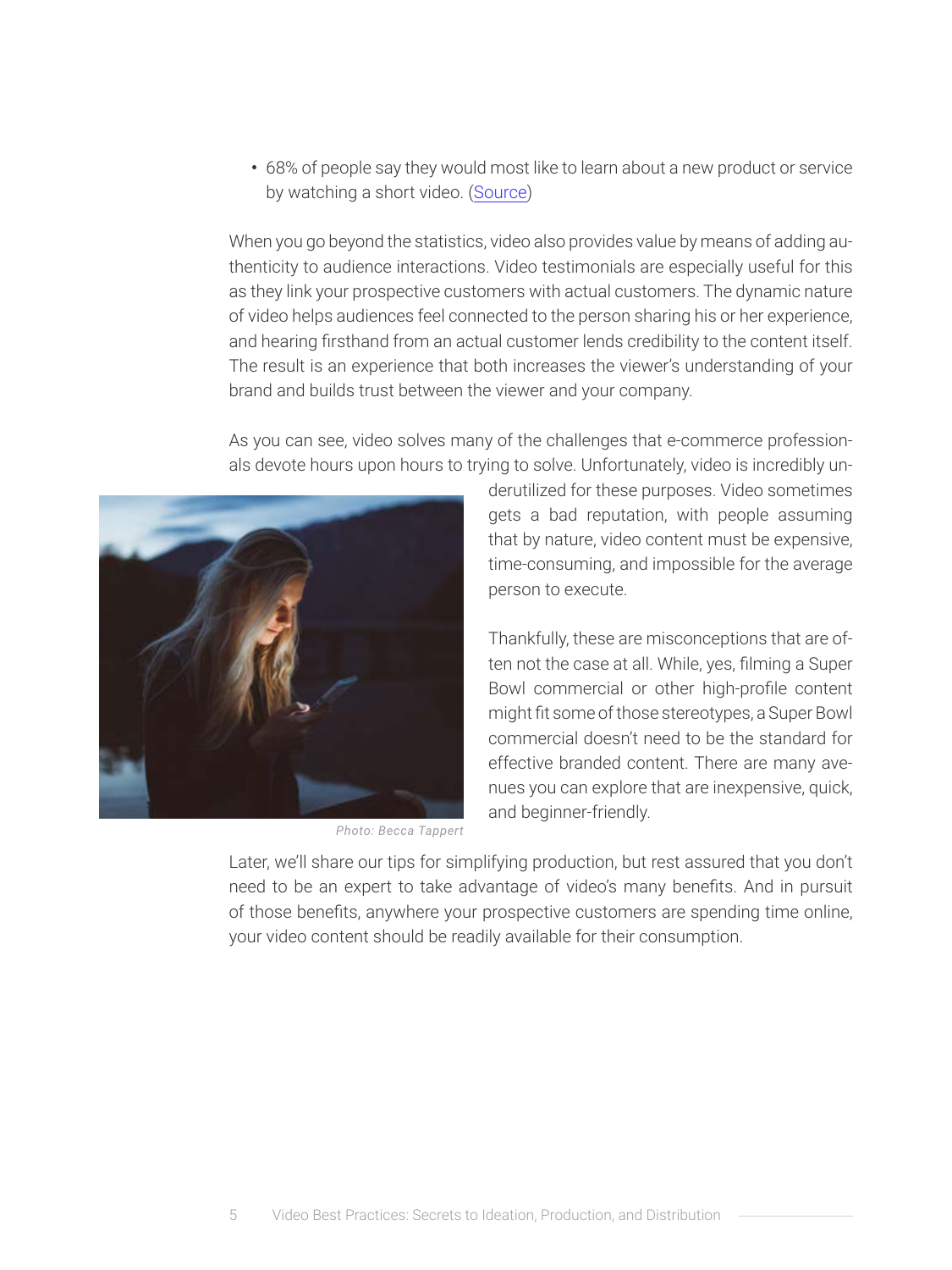# <span id="page-5-0"></span>**PRE-PRODUCTION STRATEGIES**

The veloping your concept. Video is not a one-size-fits-all approach, and there are an infinite number of directions you could choose to take with your content. veloping your concept. Video is not a one-size-fits-all approach, and there are an infinite number of directions you could choose to take with your content.

Regardless of your creative vision, there are a few parameters that should apply to any piece of content you create. First, your video should align with the goal of your



content, which can usually be best attributed to the stage of the marketing funnel you want to engage. Your content should also align with your brand's tone and potentially your visual brand guidelines to present a cohesive image to audiences. Then, specifics like the length and dimensions will be somewhat tailored to the distribution channel.

Let's take a look at the marketing funnel, also commonly re-

*Graphic: Video Marketing Funnel*

ferred to as the sales funnel or the buyer's journey. The funnel follows prospective customers from the moment they learn about your brand through the time after they've made a purchase. The three stages are awareness, consideration, and decision, with each stage reflecting the thought process of the consumer in that moment. Many marketers will also add a fourth stage for "delight," aiming at the con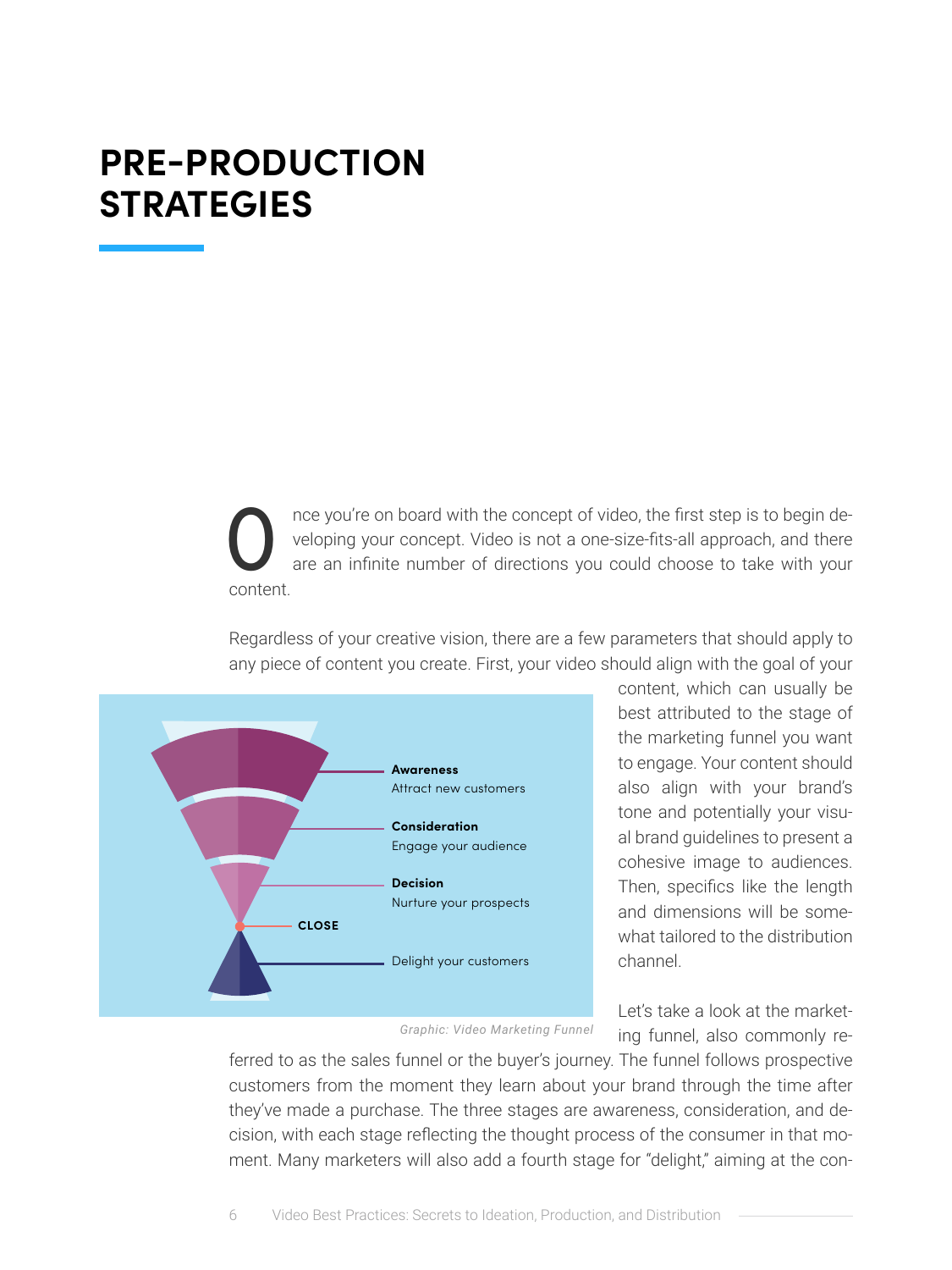cept of customer retention after a purchase has been made.

As you might be able to guess, your video content should look very different depending on the stage of the funnel you plan to use it for. A video enticing someone to make a purchase should have different priorities than a video intended to help someone learn about your brand for the first time.

To break the process down in more detail, we'll dive into each of the stages of the marketing funnel to take a closer look at what the ideal video would look like. Note that this breakdown doesn't mean you should only use video for the stage you might be struggling with or need to prioritize.

The most effective video marketing strategy would include video at *every* stage, with the videos helping to seamlessly bring the viewer through the steps more efficiently. When done right, using video like this helps consumers feel more informed and confident in their decision to engage with your brand. With that in mind, let's take a look at the awareness stage.

### **Awareness Stage**

The awareness stage is typically characterized by the buyer realizing that they have a problem that needs to be solved. In other words, they identify a need. At this point, the buyer also begins to identify where the problem fits into their priorities. Is this an immediate need that needs to be addressed ASAP, or is it a minor consideration that should be addressed over the next several weeks or months?

As a marketer, before you plan for video content at all, you should try to understand as much as possible about how your buyer is feeling at this moment. You may already have this data or you may not, but think critically about what the need is that your brand is prepared to fill and whether it's likely a low or high priority for your customer. Also think about the emotions attached to the decision as emotion is a powerful driver for purchase, and assessing how your customer might feel is a great way to understand them on a deeper level.

For your brand, the key to success in the awareness stage is being visible to your customer when their need arises and they become conscious of it. It's your job to show up in search results, have an informative website, and present your viewer with content that clearly addresses how your product or service fills the need they've identified.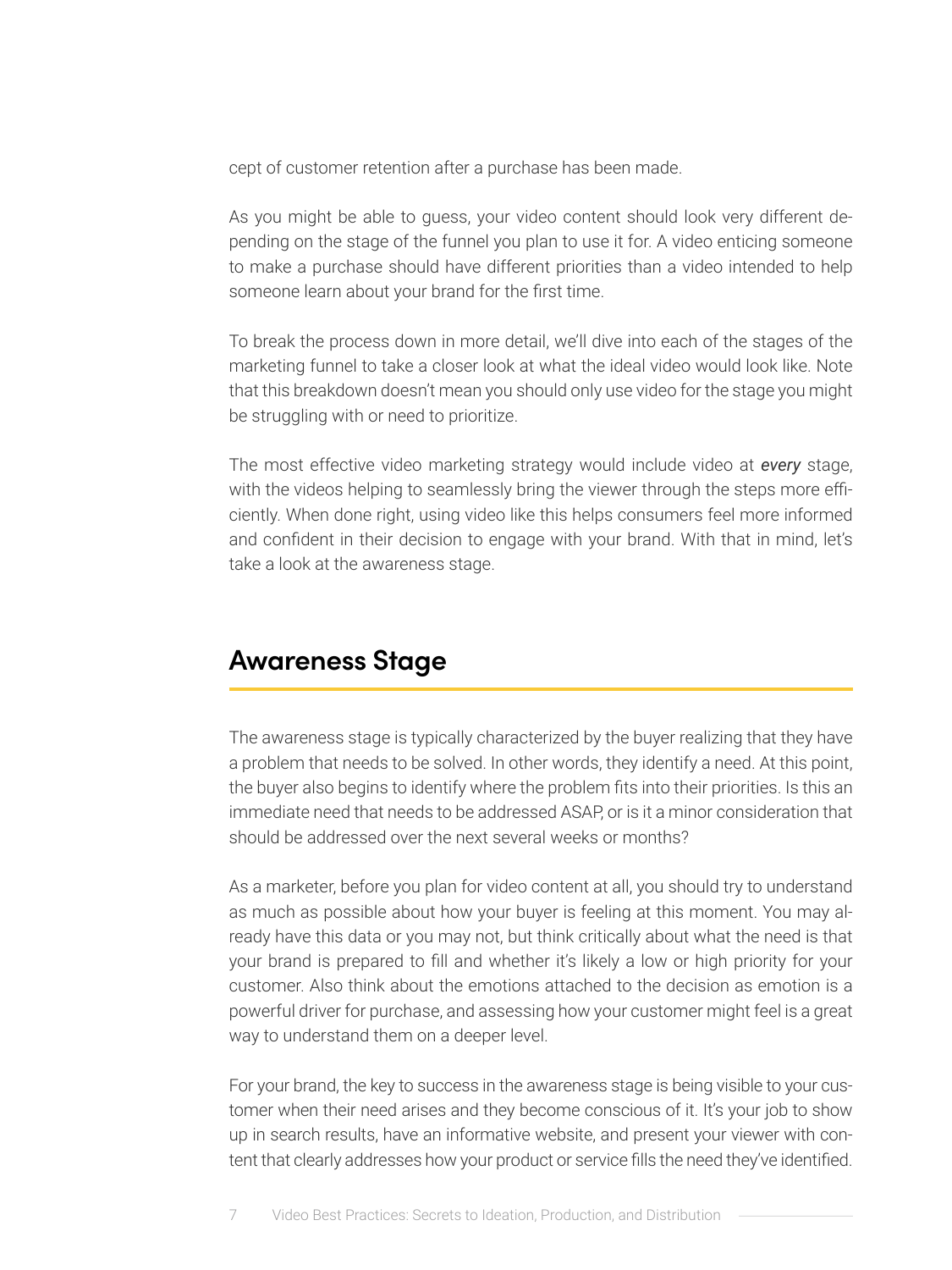#### **Video Content**

So, what should video content look like for the awareness stage? The key here is really just to engage your leads and inform them that your brand exists with a potential solution to their problem. You don't want to push a sales pitch or overly detailed content at this point. You just want to open a conversation that will hopefully continue as the customer moves forward in their decision-making process.

There are a few video styles that are especially effective here, including commercials, explainer videos, and educational videos.

Commercials briefly outline the problem your brand solves and highlights your value proposition—what makes you unique compared to your competitors. Commercials should be brief, typically no longer than a minute, and the tone and messaging should align with your brand's overall look and feel.

Explainer videos are similar, but they give a more detailed explanation of how your product or service solves the problem in question. Rather than giving a broader overview of the brand, explainer videos focus on the problem and solution for the consumer.

Education videos are also similar, but they involve less of a sales pitch. Rather than positioning your brand as the solution to the problem, the focus is typically providing informational content that helps the viewer understand the problem or solution more clearly. After watching, viewers should feel more confident in their interpretation of the problem and potential solutions.



*Photo: Toshiba Explainer Video*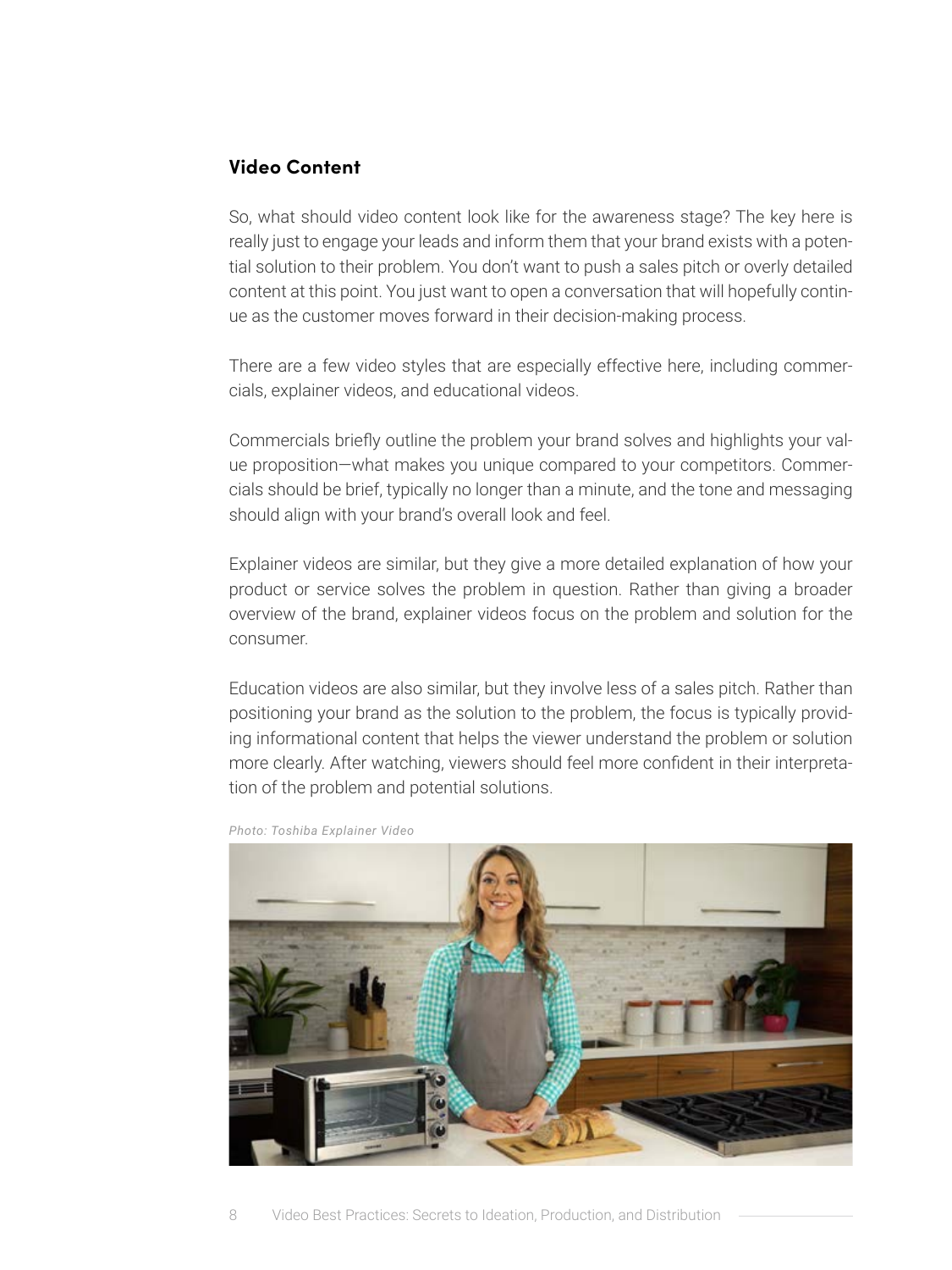### **Consideration Stage**

Next comes the consideration stage. This is when your prospective customer is actively searching for a solution for the need/problem they identified in the awareness stage. They might be conducting research, looking into your company and competitors, asking around to see what others have experienced, or contacting companies.

By this point, you've engaged with your prospective customer at least once. They've had one or more touchpoints with your brand and may or may not remember how your product or service works or how you're different from competitors. Your goal with consideration stage video content is to convince the viewer that your brand is an effective solution to their problem.

#### **Video Content**

Three types of content are especially useful here: testimonial content, FAQ content, and product content.

You're probably familiar with testimonial content, where actual customers share their experience with the brand on camera. The benefit of testimonial content is that it paints your brand in a positive light in a manner that audiences perceive as authentic. If your existing customer shares the exact same value proposition that



*Photo: Magic Flask Testimonial Video*

you shared in the awareness content, it's more believable and convincing coming from a customer.

FAQ content is useful for getting ahead of potential roadblocks that buyers might be experiencing. If they have questions or concerns that you fail to address, you might be eliminated from the prospects for the rest of their search. If you

can address those questions head-on in an FAQ video, though, you might propel yourself to the head of the pack because you've eliminated doubts.

Product videos show your product in action, covering what it is, how it works, and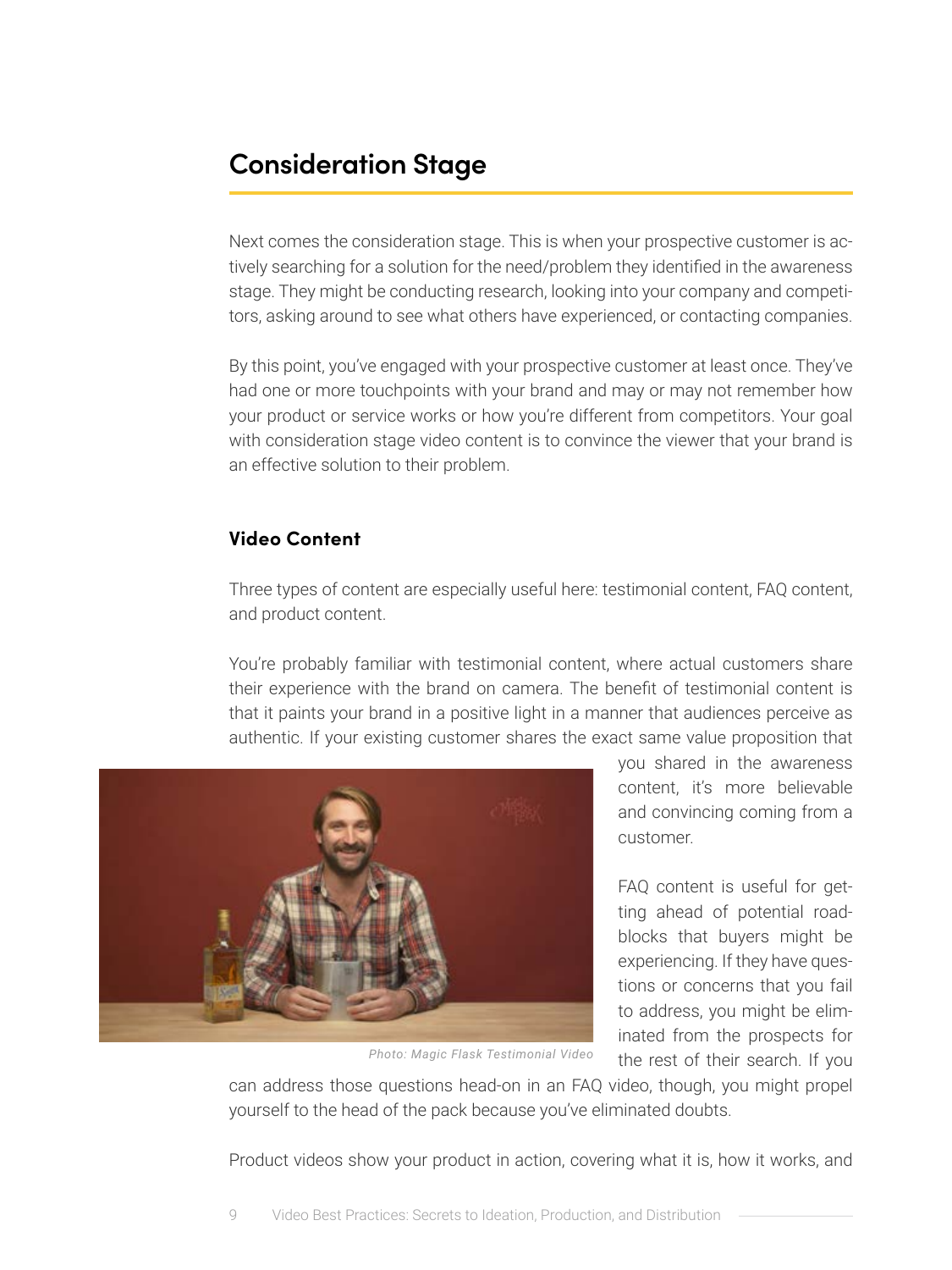how it solves the problem for the end-user. This is similar to a commercial or explainer video, but it goes deeper into the explanation or analysis of the product itself. You'll also want to double down on how your product differs from competitors in this video. After all, the next stage is where the buyer makes a decision, so give them information that will help them narrow the playing field between you and your competitors.

### **Decision Stage**

Next comes the decision stage. Making it here is no small feat! However, the stakes are also higher at this stage than the others we've passed through. In this moment, the buyer will decide whether your brand is the solution to the problem or not. Success in this stage is measured by conversions, so you'll need to do what you can to close the deal.

Note that in general, at this stage you'll be providing more detail than you have previously. This is the time to push stats, case studies, reward incentives, or special offers. Any information you have that has the potential to sway the decision in your favor should be included at this point.

#### **Video Content**

Three video types that work well here are tutorial videos, before and after videos, and personalized videos.

Tutorial videos walk through a step-by-step assessment of how the product or service works. The goal is to provide a comprehensive view of the process so that the viewer understands exactly what to expect if they make a purchase. You'll want this content to be as clear and linear as possible to eliminate doubts and make the process easily digestible.

Before and after videos are useful in making the final pitch for viewers to buy because they illustrate the "after" phase, where the problem that's been plaguing your viewer has been solved. Dramatic effect is also at play here, where the stark contrast between "before" and "after" helps emphasize the impact of your brand.

Before and after videos don't work universally across all industries because there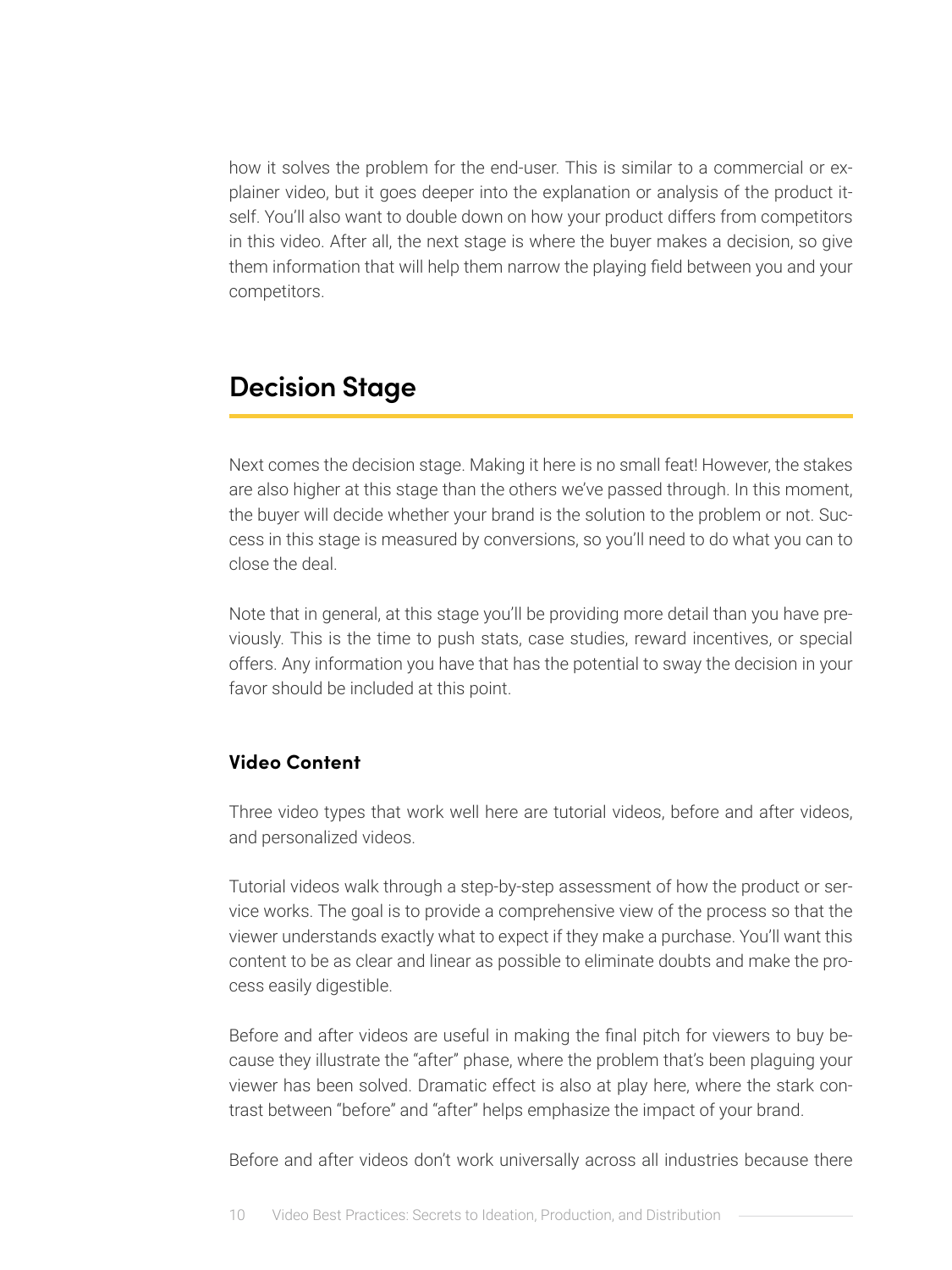isn't always a clear "before" and "after" to display, but they're effective for any physical transformation brand (think fitness solutions, home repair services, cleaning products, etc.).

Finally, personalized videos are becoming more of an industry standard, especially for highstakes sales. For example, if you're a B2B company selling a software service to a large corporation, you could send a video of yourself explaining how your brand is a solution for the exact company in question,



*Photo: Ello Tutorial Video*

addressing their specific pain points and acknowledging any decision-makers by name. This adds personality to the sales process, and can be incredibly effective when competitors are sending mass-produced content with no customization.

### **Delight Stage**

Lastly, in the delight stage (which is sometimes referred to as a formal stage in the funnel, and other times is included as the timeline that comes after the funnel is "completed"), you want to engage with your customers to make sure they're enjoying their experience.

There are two goals here. You want to make sure that your product or service is effectively meeting your customer's needs, and you also want to encourage them to recommend your brand to others or come back for repeat purchases in the future.

#### **Video Content**

The primary type of video that's useful here is a video that walks your customer through their experience with your product or service. This will mean something different for every industry. If you sell a software tool, your video might include a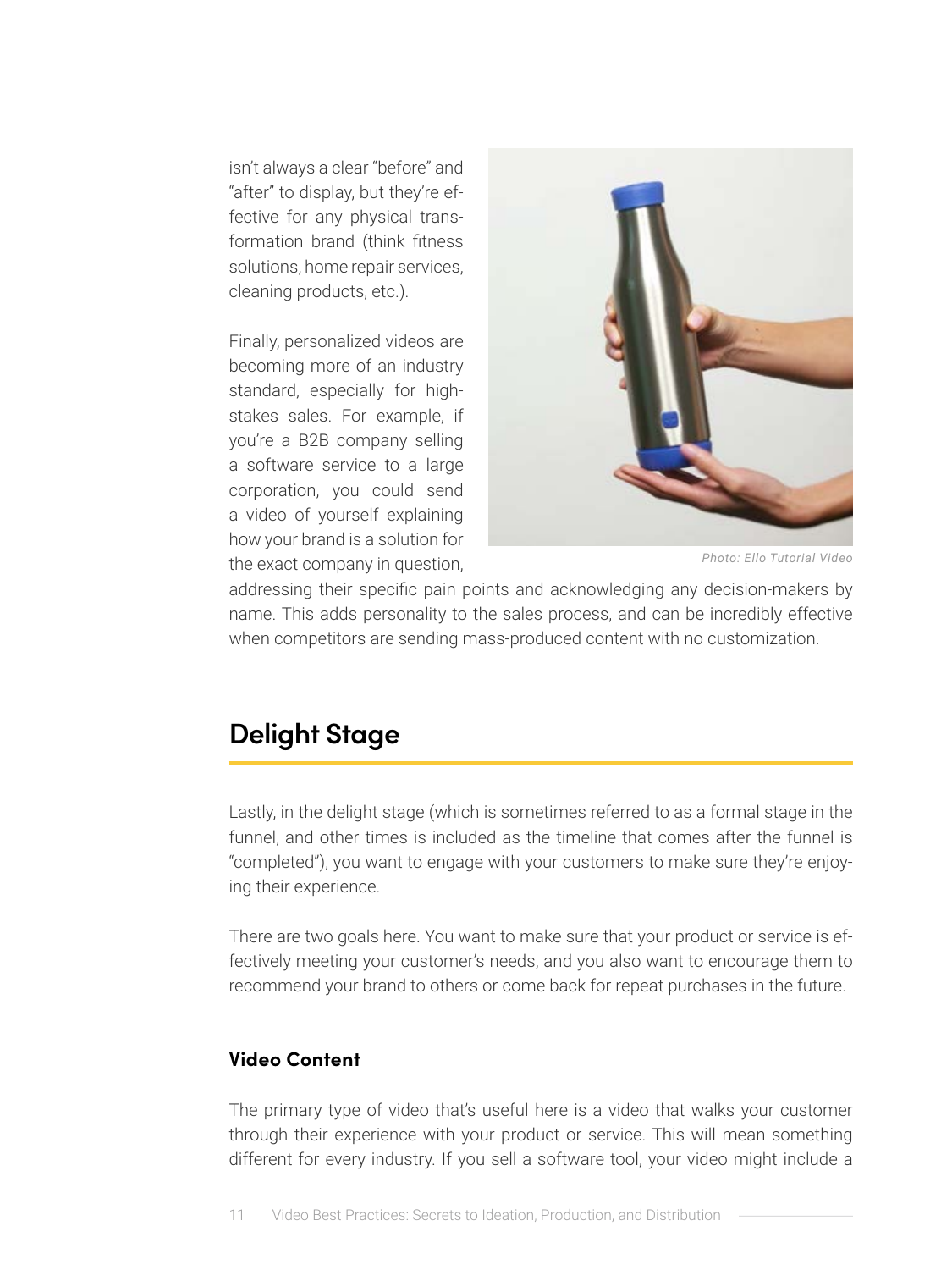step-by-step installation walkthrough to ensure that your customer is able to access the tool correctly. If you sell clothing, you might send a video offering multiple ways to style or accessorize your products.



*Photo: Bike2Go How-To Video*

Regardless of the industry, the point is to make the use process as simple and straightforward as possible. If you think there might be any doubts for your customers after they receive your product or service, this video should address them.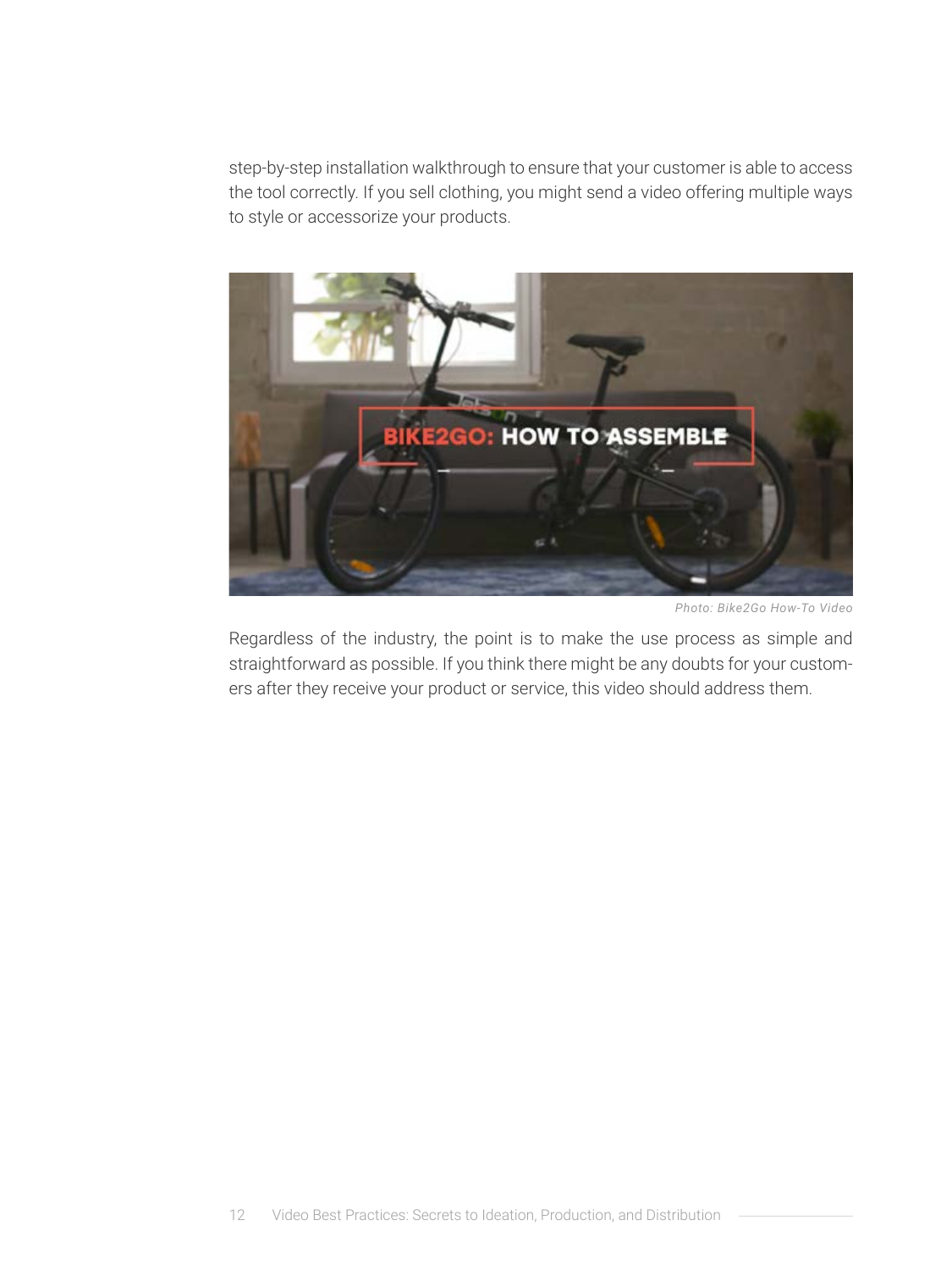# <span id="page-12-0"></span>**TIPS AND TRICKS FOR PRODUCTION**

N ow that you know what type of video you need, it's time to think about how to<br>handle the production process. We're going to go through our tips and tricks<br>for tackling production yourself, but know that if that's not the handle the production process. We're going to go through our tips and tricks for tackling production yourself, but know that if that's not the route you want to explore, you can always work with a production company to handle the shoot for you.

Depending on your needs, many production companies will be flexible about how much of the process they handle. For example, if you just need someone to film on shoot day but you can prepare the video concept and edit the footage together, that's often an option. If you can get the footage yourself but need an expert to handle the edit process, that's also often an option.

If you decide to work with a production company, let them know what your needs are (i.e., how much of the process you'll want them to own). Make sure to also review the company's portfolio to make sure they have content examples that are similar enough to what you have in mind that you trust their ability to execute. You don't need to find a carbon copy of your dream video, but if you like the examples they've produced for other projects, that's a good sign.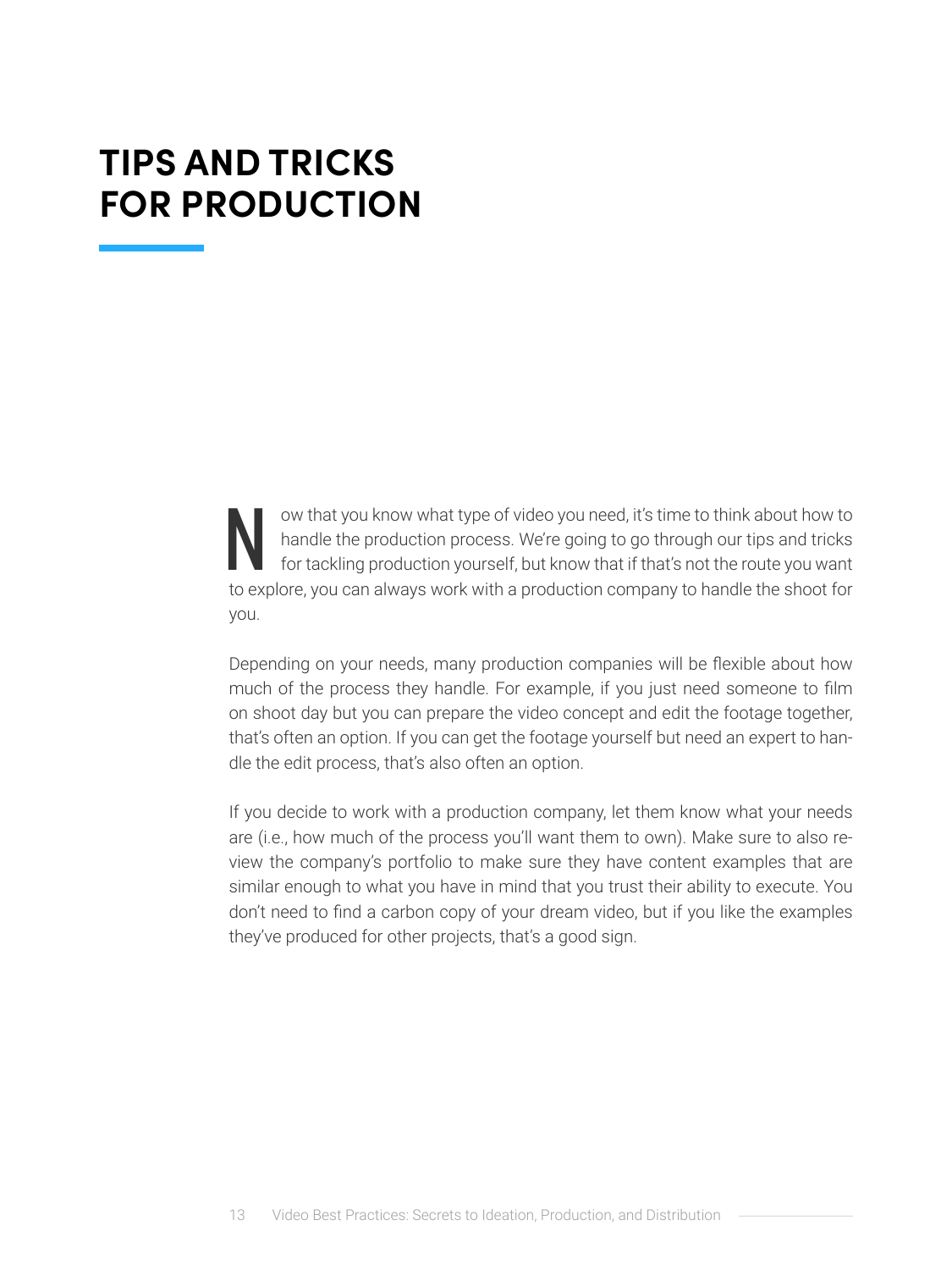### **Production Cheat Sheet**

If you decide to manage the production internally, here are some guidelines to make your content look more professional—and to help the shoot go as smoothly as possible.

- **•** If you're using natural light, aim to shoot early or late in the day to avoid harsh overhead light. This also allows you to take advantage of beautiful, naturally-occurring light known as the golden hour or magic hour.
- **•** Avoid filming with windows or other reflective surfaces in the foreground of your shots to avoid catching the camera in the reflection. You can also shoot at an angle to avoid reflections.
- **•** Shoot plenty of b-roll footage for your videos so you can use it later if you need it.
- **•** Avoid using your camera's mic if you're capturing audio, and use recording equipment instead. Microphone placement is also critical for your audio recording to sound correct.
- **•** Avoid unnecessary zooming and panning so you don't disorient your viewers. Smooth camera shots allow the viewer to focus on aesthetics within the shot instead of being distracted by bad camera work.
- **•** When shooting interior shots, add additional light to the room to make the space feel warm and inviting on camera. This can be achieved by adding film lights or even just opening curtains to let more natural light into the room.
- **•** Double-check your shots before you press record. Once you have the perfect shot lined up, always remember to take a minute to perfect anything you see within the shot. Straighten the painting on the wall, move furniture if needed, adjust objects, and remove unwanted clutter or trash so it doesn't ruin your shot later.
- **•** Think like your audience. If it doesn't look good to you, then it probably won't look good to your audience. Trust your intuition, and commit to what needs to be changed in the moment to make sure your shot looks great.
- **•** Keep a schedule. It's easy to lose track of time or underestimate how long a shoot can take. A good rule of thumb is to map out the number of rooms you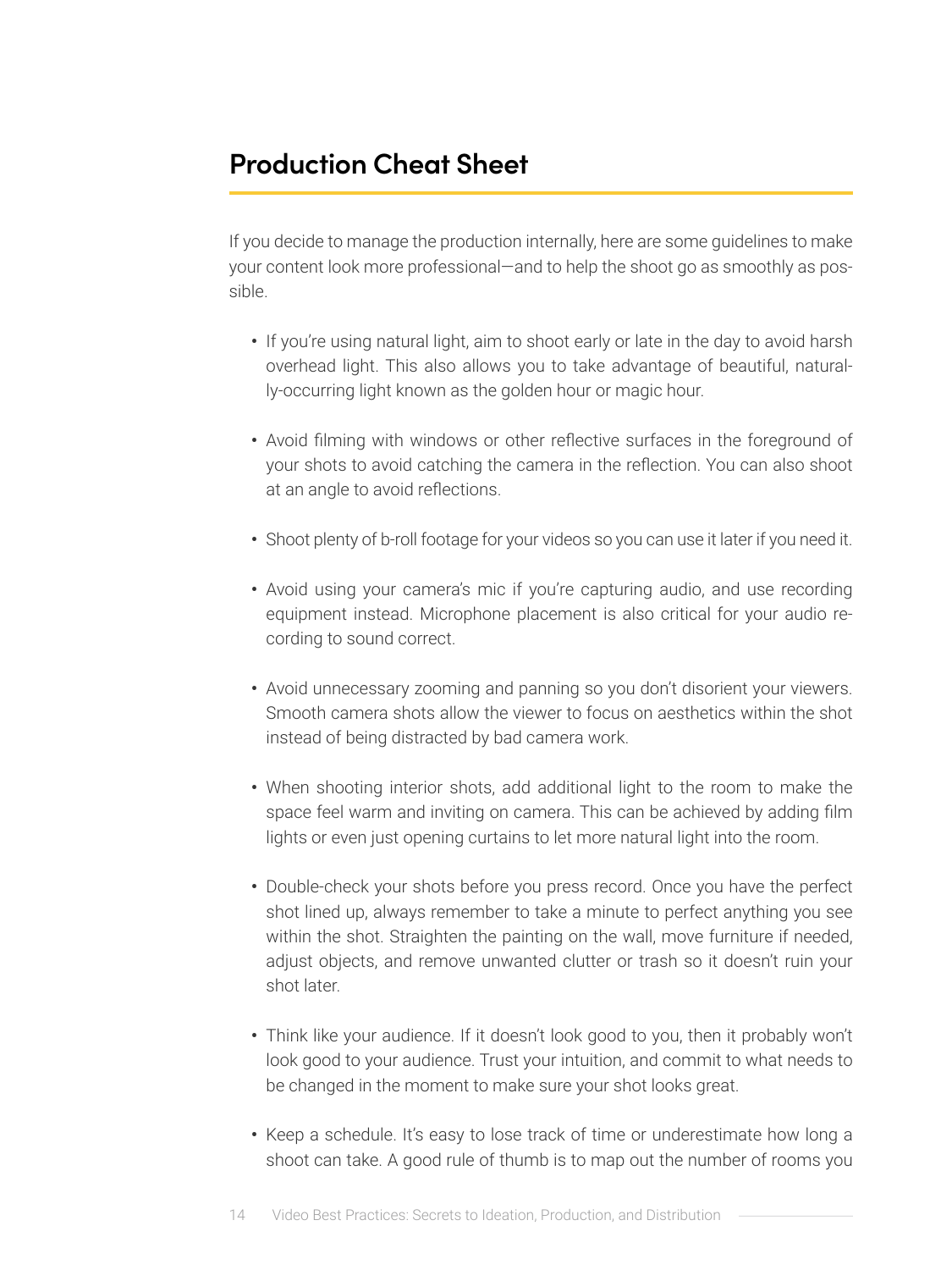need to capture on camera, and decide how long you want to spend shooting at each location (generally 15 mins. to 1 hr. depending on the caliber of the production). A well-thought-out schedule will ensure that your production always runs smoothly.



*Photo: Buddig Video Production / Behind the Scenes*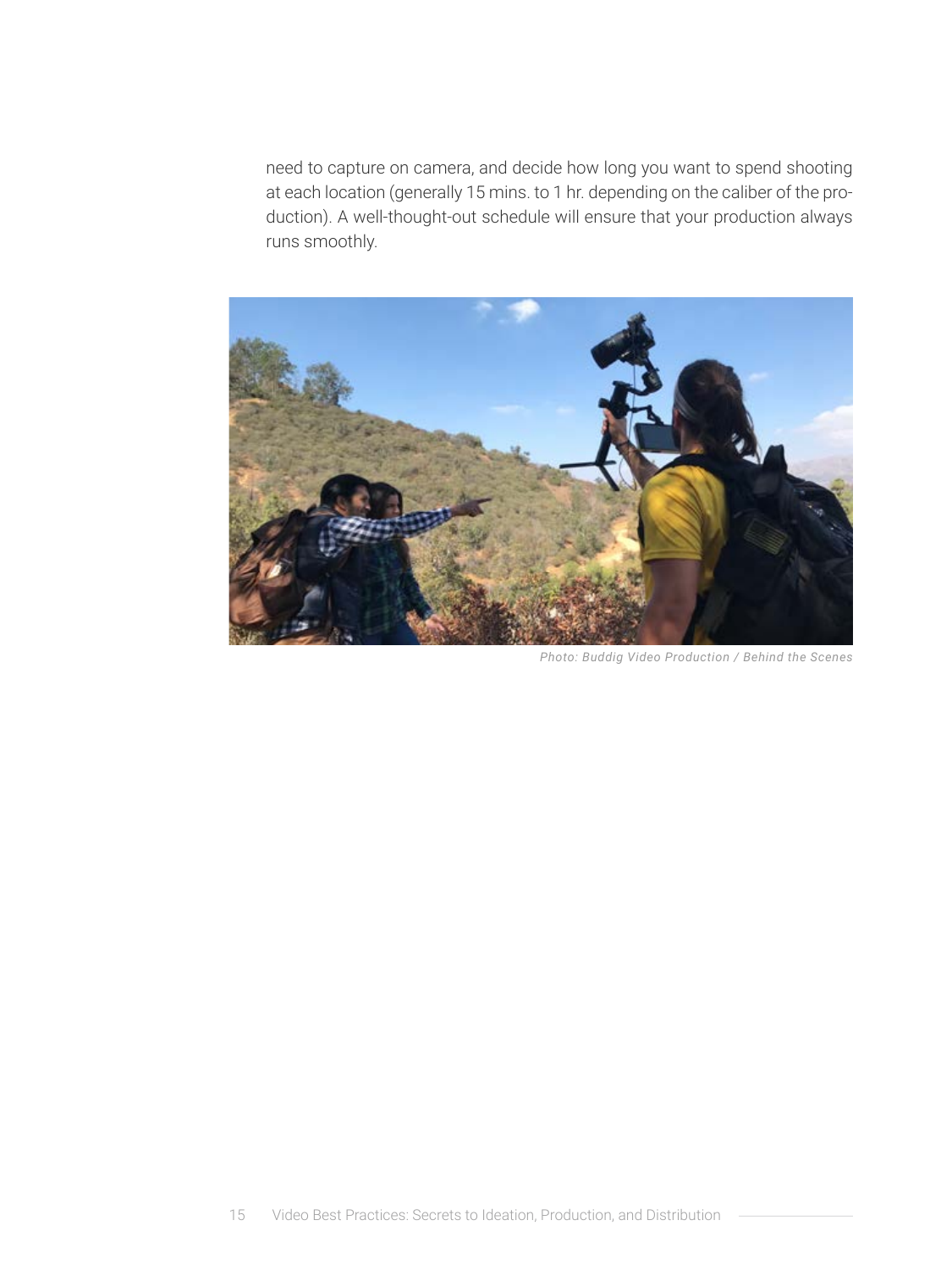# <span id="page-15-0"></span>**CUSTOMER-CENTRIC VIDEO DISTRIBUTION**

S o you have a beautiful, well-created, strategic video, and now you're ready to get it out there. Once you have a good piece of content using the tips and information above, you're ready to put together a distribution pla get it out there. Once you have a good piece of content using the tips and information above, you're ready to put together a distribution plan. Bring on the views!

At this point, your boss or other team members might bring up a goal to "make the video go viral." If that happens, let them know that going viral is a combination of a sound distribution strategy and luck, and most great content—even the best content—won't go viral. However, there are concrete steps you can take to make sure your content reaches the right people and resonates enough that they want to watch and share. Here are some questions that will set you up for successful distribution:

#### 1. **Who is my target audience?**

This includes demographic information like age, gender and more, but also defining characteristics like interests, concerns, pain points, and more. You might be tempted to skip this step thinking that you already know your customer. While you might be right, it's always helpful to consider things you might not know about your customer or customer segments you haven't previously identified.

#### 2. **What content does my target audience like to consume for fun?**

Is your ideal customer really into anime and spending time on Reddit? Do they enjoy reading in-depth think pieces on The Atlantic? Are there social media influencers who they follow and trust? Blogs they get inspiration from? Considering what your customer consumes in their free time allows you to place your video in those places in a natural way, increasing the likelihood that your video will get watched and shared.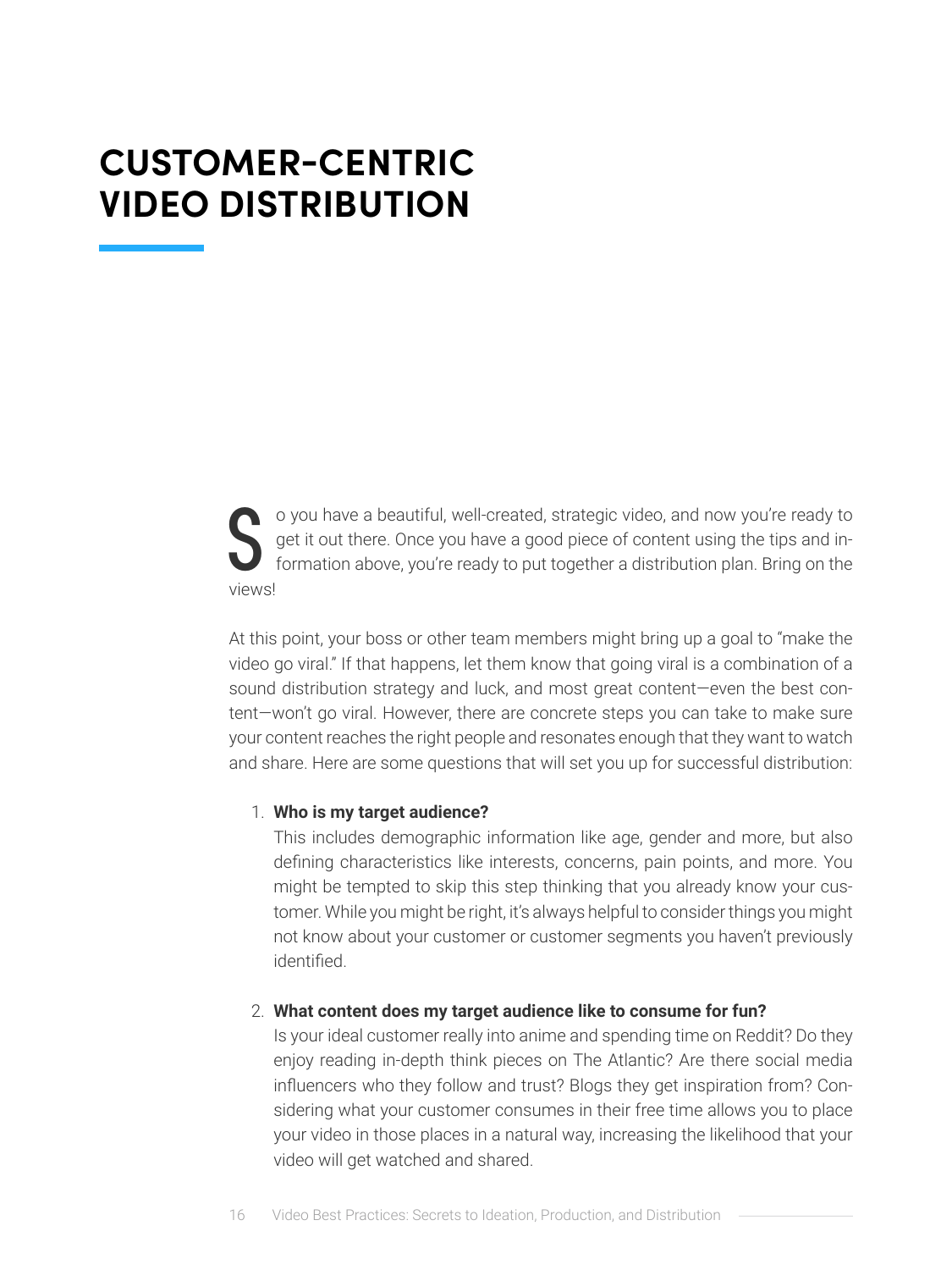#### 3. **What do I want video viewers to do after they watch my video?**

Different distribution channels are more conducive to different actions. Short videos on Instagram are more likely to drive purchases, where videos on Twitter are best for driving awareness. A video that's distributed through display networks is also a great way to build brand awareness. Whichever channel you choose, think about your audience, what they're doing on that channel organically, and how your desired action might fit into their existing behavior.

#### 4. **What type of content is successful with my target audience and where is it successful?**

Take a look at videos produced by successful influencers or other brands who are having success, and try to spot trends. You might notice that your audience reacts differently to different types of content on different platforms. For instance, they may be willing to watch a longer video on Facebook, but they might not seem to have the patience for the same video on Instagram. Depending on the video you have produced and what you're trying to get your customers to do, that may lead you to decide that Facebook is a better channel for you than Instagram.

#### 5. **What is your idea of success?**

Your distribution plan will also depend on what your idea of "success" is. Depending on what you decide from question three, you might decide that your video is successful if it is viewed completely, if it drives traffic to your website, or if it's shared extensively. We'll talk more about success metrics, how to determine them, and how to measure them in the next section.

Once you're able to answer the questions above, you'll have a good idea of what you want out of your distribution strategy. Then, all you have to do is pick the channels that fit the strategy you have already decided on.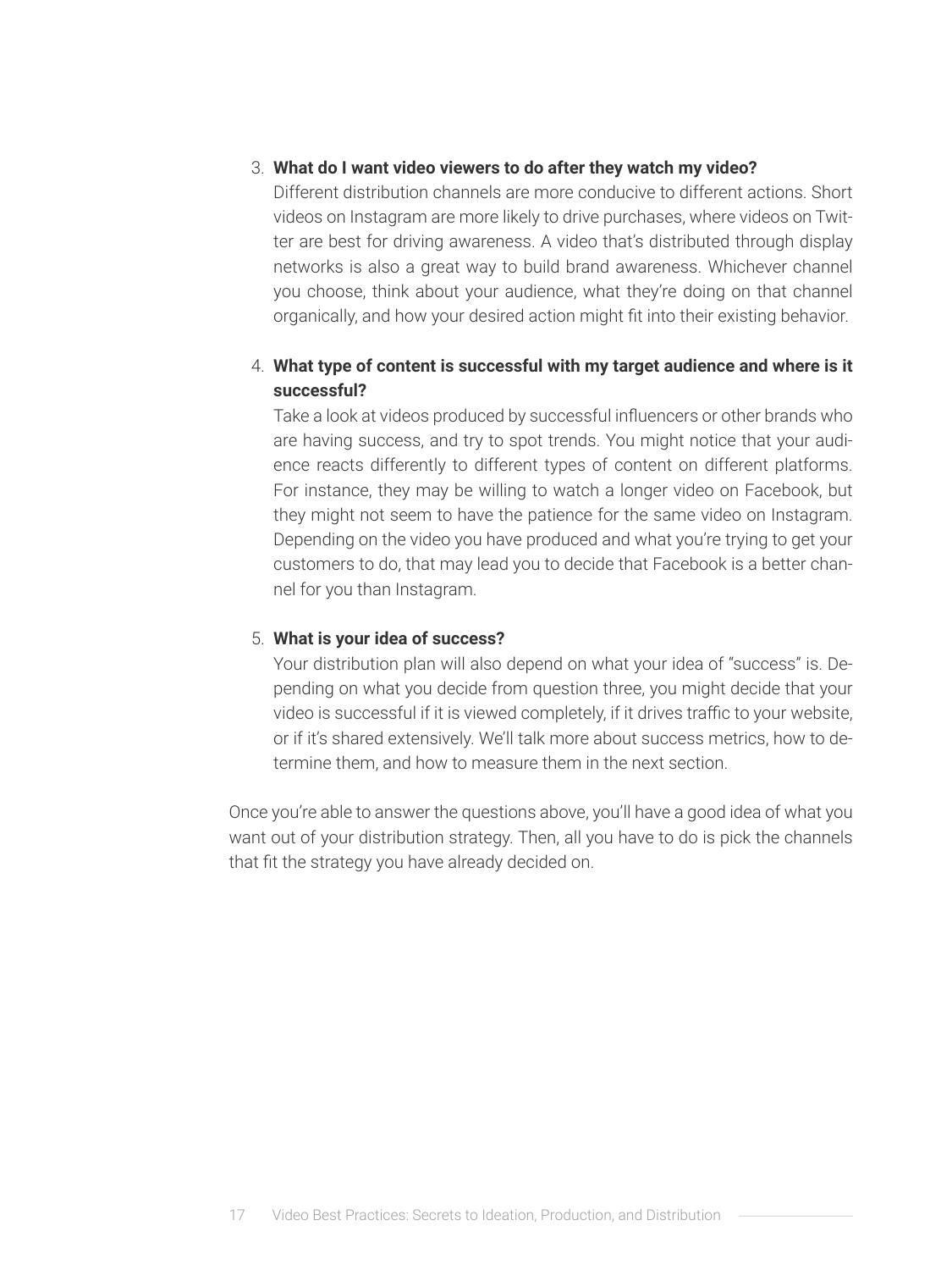### **MOST POPULAR VIDEO DISTRIBUTION CHANNELS**

#### Facebook

- **•** [Over 4 billion video](https://99firms.com/blog/facebook-video-statistics/#gref) views happen on Facebook every single day.
- **•** Distribution options include video ads, video posts, stories and livestreams.
- **•** [85% of videos](https://sproutsocial.com/insights/facebook-stats-for-marketers/) are watched without sound, which makes engaging visuals critical.
- **•** Facebook traffic skews more female than male; [75% of females vs. 63% of males](https://blog.hootsuite.com/facebook-statistics/) use the platform.
- **•** Facebook is a great way to reach adults. 68% of adults ages 50-64, 79% of adults 30-49, and 84% of people ages 25-29 use the platform.

#### Instagram

- **•** 1 billion people use Instagram every month.
- **•** Instagram is the most popular with people ages 18-29, with [67% using the platform.](https://blog.hootsuite.com/instagram-statistics/)
- **•** [62% of people](https://blog.hootsuite.com/instagram-statistics/) say they have become more interested in a product after seeing it in an Instagram Story.
- **•** [73% of US teens](https://blog.hootsuite.com/instagram-statistics/) say that Instagram is the best way to reach them about new brands and products.
- **•** How-to tutorials are the most popular type of content on Instagram.

#### YouTube

- **•** YouTube reaches more people [between the ages of 18-49](https://sproutsocial.com/insights/youtube-stats/) than all cable TV networks combined.
- **•** [70% of the total watch](https://sproutsocial.com/insights/youtube-stats/) time comes from mobile devices.
- **•** Between 2017 and 2018 there was a [2x increase](https://sproutsocial.com/insights/youtube-stats/) in "which product to buy" videos.
- **•** [90% of shoppers](https://sproutsocial.com/insights/youtube-stats/) have discovered a product through YouTube.
- **•** Authenticity and relatability are th[e two most important things](https://sproutsocial.com/insights/youtube-stats/) for a YouTube video.
- **•** [78% of marketers](https://sproutsocial.com/insights/youtube-stats/) said that YouTube is the most successful video marketing channel.
- **•** Since Google owns YouTube, you can easily promote your YouTube videos through the Google Display Network and on YouTube.

#### **Twitter**

- **•** [82% of users](https://blog.hootsuite.com/twitter-marketing/) watch video content on Twitter.
- **•** Tweets including videos get more engagement, notably, [2.8 times more retweets](https://sproutsocial.com/insights/twitter-video/).
- **•** [90% of Twitter](https://sproutsocial.com/insights/twitter-video/) video views are on mobile devices.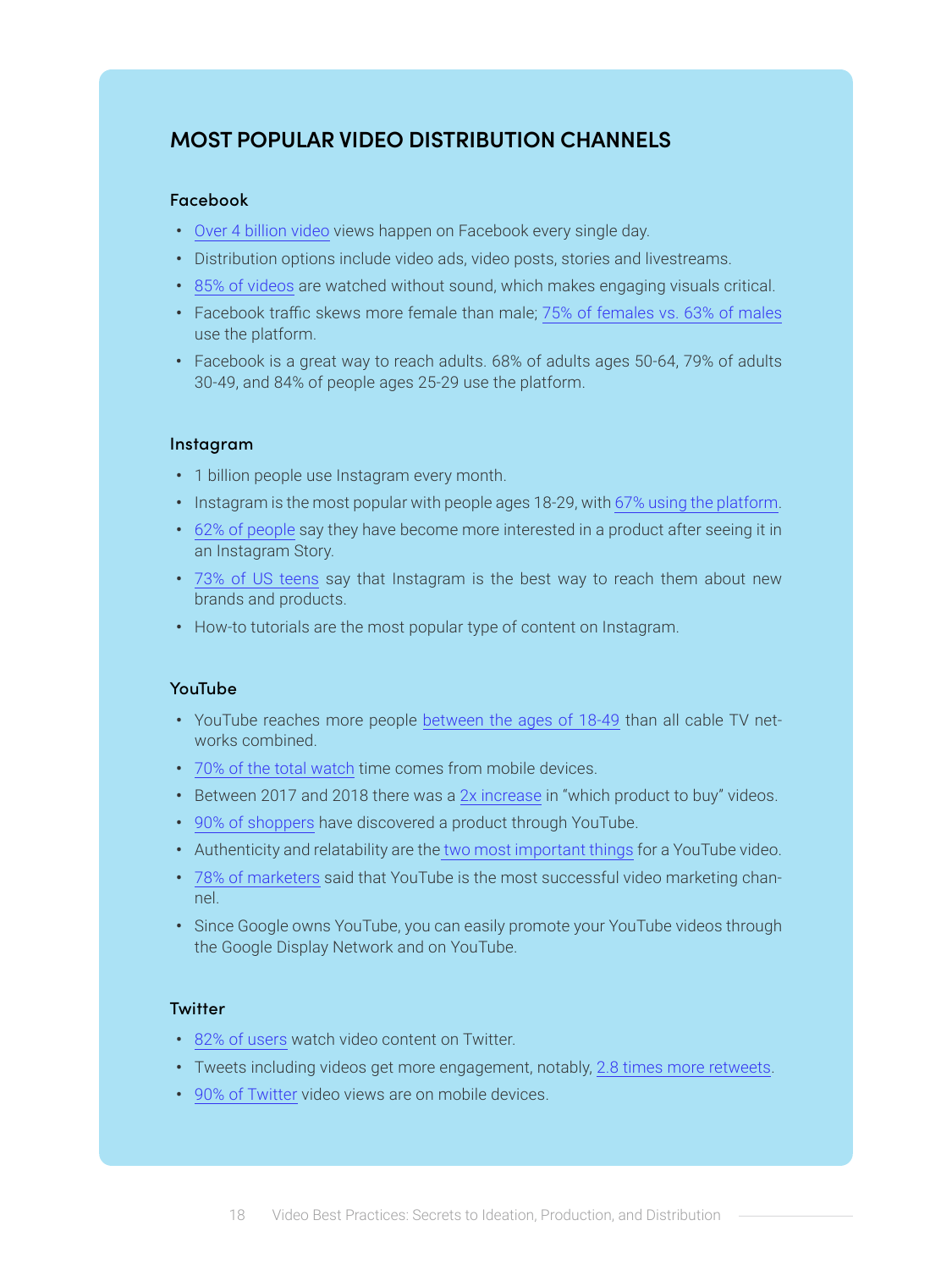# <span id="page-18-0"></span>**HOW TO MEASURE VIDEO SUCCESS**

 $\begin{bmatrix} \phantom{-} \\ \phantom{-} \\ \phantom{-} \\ \phantom{-} \\ \phantom{-} \\ \phantom{-} \\ \phantom{-} \\ \phantom{-} \\ \phantom{-} \\ \phantom{-} \\ \phantom{-} \\ \phantom{-} \\ \phantom{-} \\ \phantom{-} \\ \phantom{-} \\ \phantom{-} \\ \phantom{-} \\ \phantom{-} \\ \phantom{-} \\ \phantom{-} \\ \phantom{-} \\ \phantom{-} \\ \phantom{-} \\ \phantom{-} \\ \phantom{-} \\ \phantom{-} \\ \phantom{-} \\ \phantom{-} \\ \phantom{-} \\ \phantom{-} \\ \phantom{-} \\ \phantom{-} \\ \phantom{-} \\ \phantom{-} \\ \phantom{-} \\ \phantom{$ he word "success" is relatively vague, and it can mean different things in different situations. Even just in the world of marketing, you're bound to elicit some questions if you declare your campaign successful without any additional context.

Your definition of success for video marketing campaigns will determine which metrics are most important to you. Most video campaigns are geared towards driving awareness for your brand, and it's traditionally been hard to see the long-term impacts of your video campaigns. However, for marketers with the right data and tools at their disposal, seeing the long-term impacts that videos have further cements the fact that video is an indispensable part of a marketing mix.

Below, we've separated out common metrics to analyze at every phase of the customer lifecycle. While finding these metrics in connection to your video gets more difficult as you go later into the lifecycle, it's important to have a finger on the pulse of these metrics to spot long term trends, even at a high level.

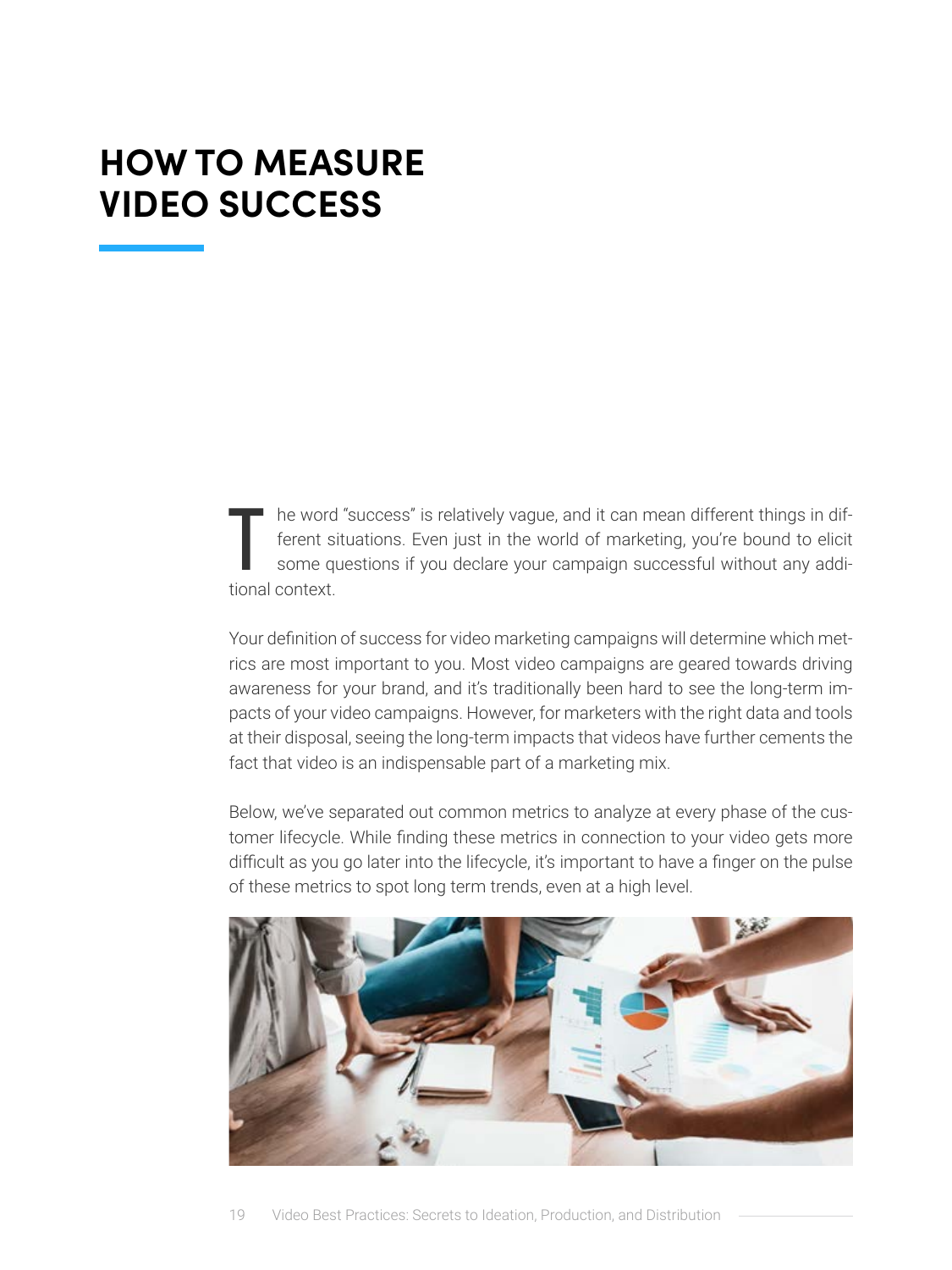### **Awareness**

In this phase, you'll recall, the goal is to catch a potential customers' attention and create an impression. You may also want to drive them to take some action to further engage with you, pushing them down the path to purchase. Here are some metrics to watch:

#### **• Video completion rate**

This is the percentage of your video that was viewed. It's important because it tells you how much of your content a potential customer is consuming, but it's also factored into some algorithms, like Facebook's, that decide who is shown your content. Facebook uses the average completion rate to rank videos in a user's newsfeed. A higher completion rate means you'll get more organic traffic, which in turn lowers your costs.

#### **• Video views**

This is one of the more simple metrics, as it just tells you how many people have viewed your video. However, it's important to know your channel's definition of a "view." For instance, YouTube counts a view when someone engages with an ad, watches 30 seconds of an ad, or watches the whole ad if it's less than 30 seconds long. Facebook (and Instagram) on the other hand, count a video view on a campaign targeted towards views at the 15-second mark, or completion if the video is less than 15 seconds long.

#### **• New site visitors**

For this metric, you'll have to dig into your website analytics tool. You should be able to see new site visitors by source, but you should also look at new site visitors overall. A customer may see or watch your video and later remember it when they're ready to get more information. That type of behavior would look like an organic new site visitor, but was really driven by your video.



*Photo: Alan Navarro*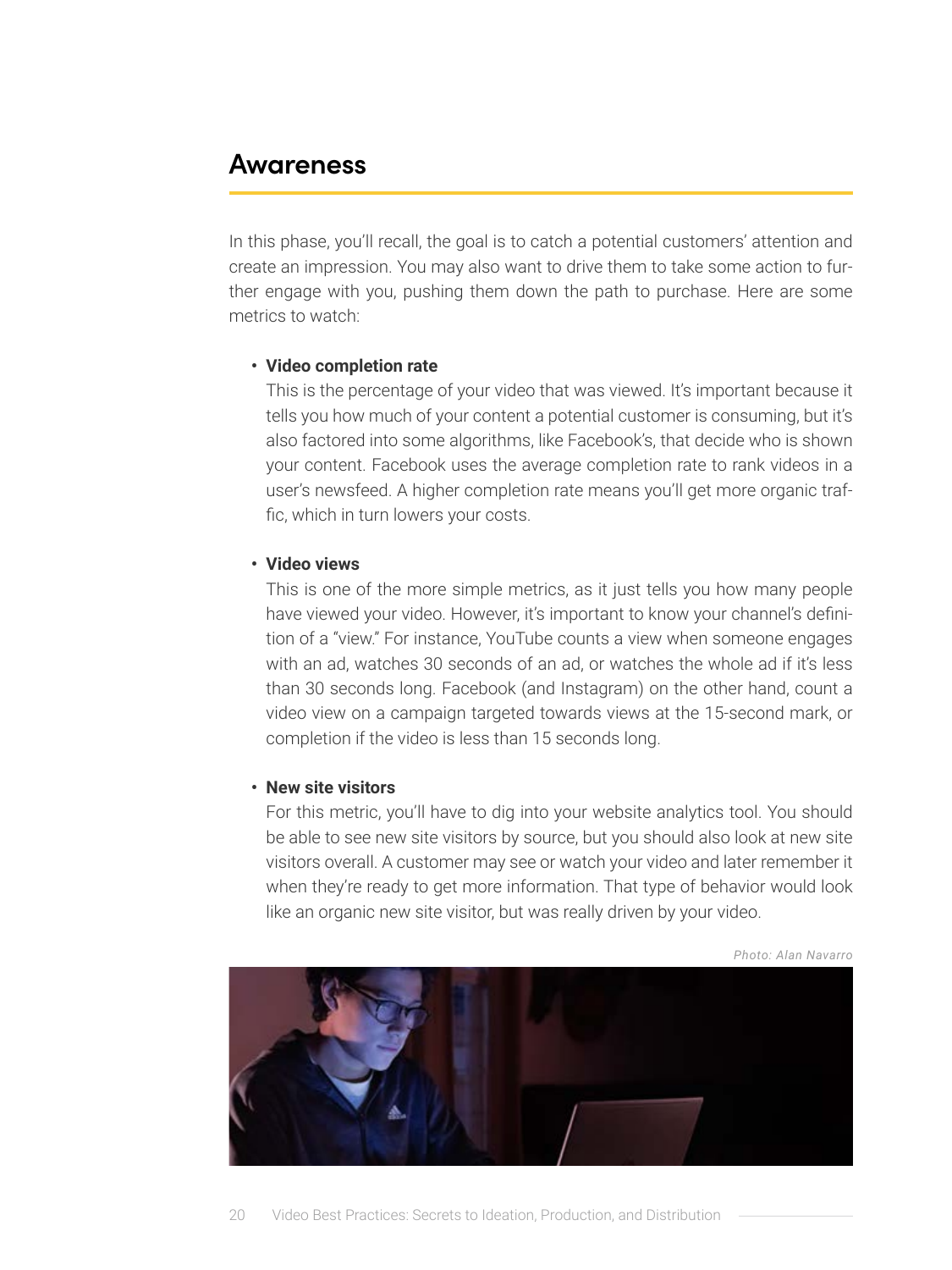### **Consideration**

So, you have their attention, but they haven't quite purchased yet. As we mentioned earlier, the goal of the consideration phase is to capitalize on that attention and move someone closer to purchase. The engagement phase might be relatively short depending on how long potential customers consider a purchase and compare different options.

#### **• Likes, shares, retweets, comments**

Most social platforms that you use to distribute your videos will contain some engagement metric. Whether they break it out and share with you the exact actions that people are taking or they just tell you an engagement rate, this is a good indication of the kind of effect your video is having on people. The next step will be to go one level deeper and go through any comments, retweets, or shares to get an idea of exactly how your content is resonating and what reactions people have.

#### **• Email sign ups**

If a customer is letting you into their heart (aka, their email inbox), that's a clear sign that a customer wants to hear more from you. While it will be difficult to track email sign ups back to your video unless you are especially intentional about it, you can watch for increases in your list around video launches.

#### **• New social media followers or subscribers**

Like email sign ups, this metric will be an indication of how receptive customers are to your message. Most social media platforms will give you this number, so watch for increases that could be attached to your video.



*Photo: Prateek Katyal*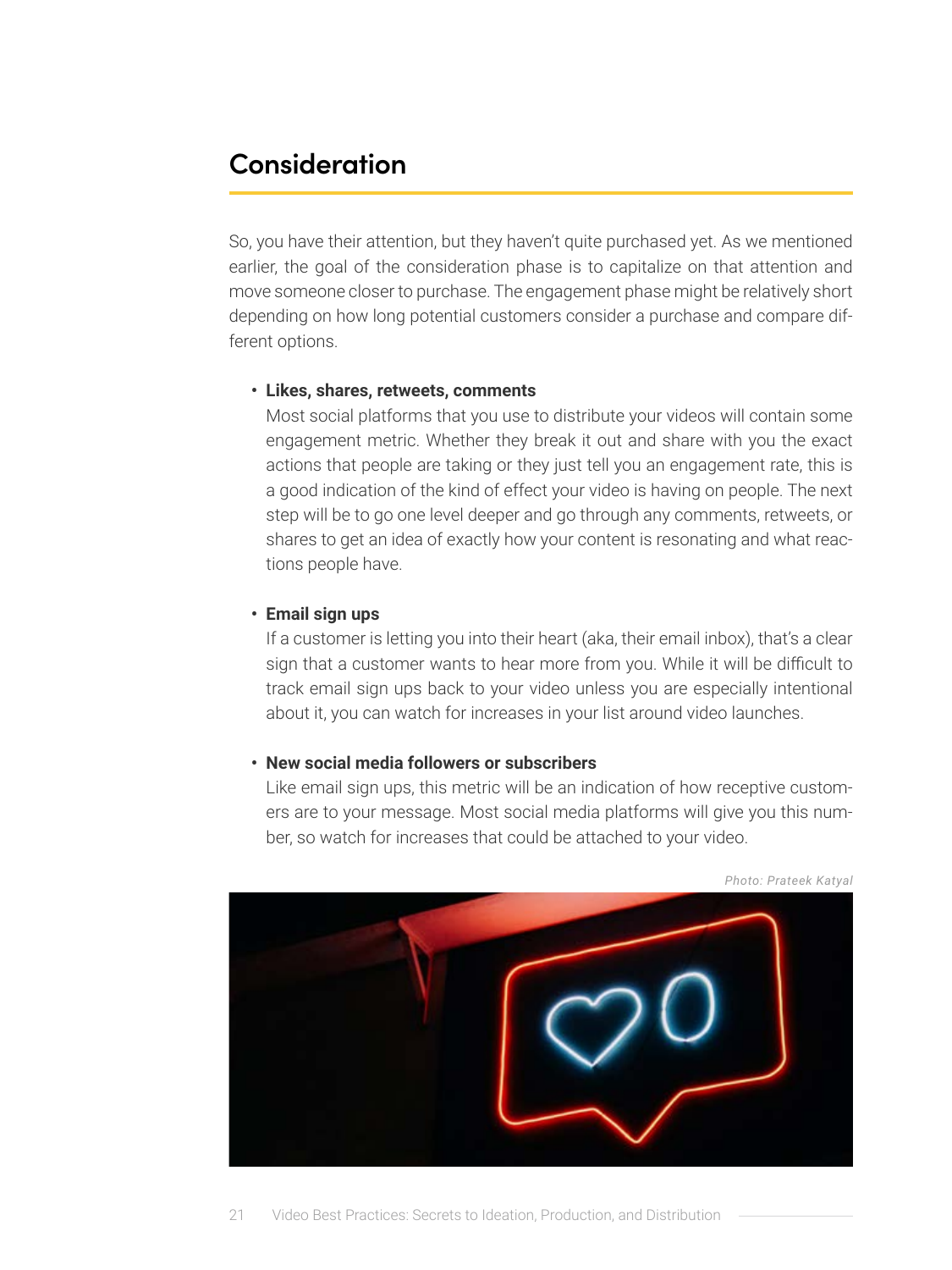### **Decision**

This is the ultimate goal for most campaigns, which means you're probably already practiced at measuring the impact of your campaigns as it relates to purchases. However, it's important to remember that a subgoal of the decision phase is to encourage someone to purchase again and refer their friends.

#### **• Return on investment (ROI)**

Calculating your ROI for a video campaign can entail looking at just your media spend, or you can include the actual cost you incurred through video creation. It's helpful to understand it from both angles since time is, as the saying goes, money.

#### **• Conversion Rate**

This counts the amount of conversions over the amount of people who saw your video. Make sure to look at various time frames or lookback periods to make sure that you're taking into account how long it might take for someone to go from a video viewer to a purchaser.



*Photo: Lucrezia Carnelos*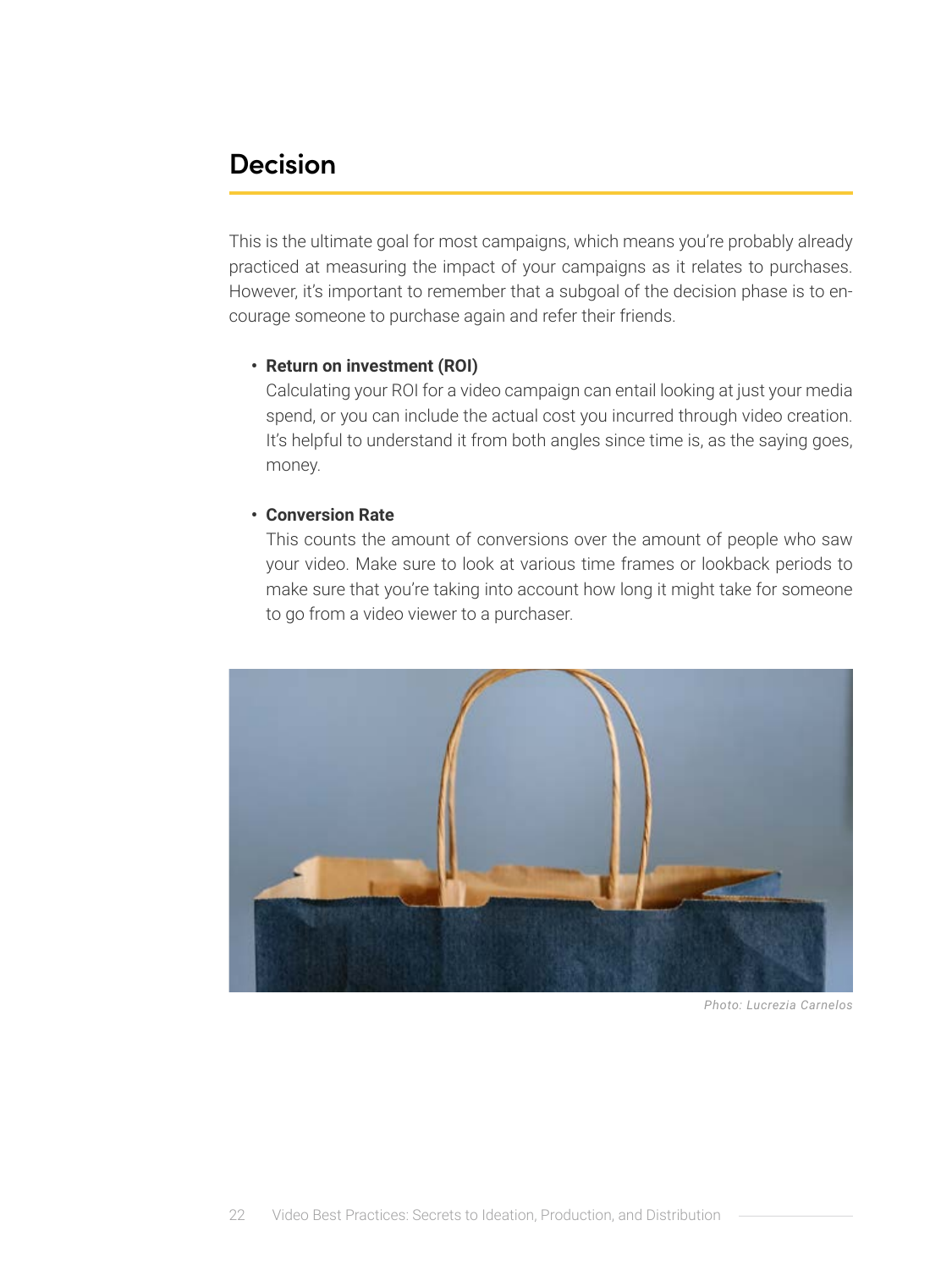## **Delight**

Once a customer has purchased, most brands turn around and try to encourage a customer to come back. The interesting part is that the way a customer finds out about you can impact how loyal they are to you in the long run. So, if someone sees an impactful video and then becomes a customer, they're more likely to have positive associations with your brand and therefore more likely to be loyal.

#### **• Return purchase rate**

This is particularly important for brands with products that can be purchased more often, like clothing, makeup, food, and more. It's also important, though, for products that are meant to be used longer term like luggage, electronics and even cars. While it will be difficult to attach your return purchase rate to your initial video distribution strategy, you can see how adding video to your email strategy or retargeting previous customers with a video increases your return purchase rate.

#### **• Lifetime customer value**

This is the measure of how much a customer spends with you over the average lifetime of a relationship with you. If they spend more, you can imply that they are a loyal customer. The lifetime value is impacted by retention marketing, but it's also heavily dependent on a person's initial reaction to your brand, which in this case involves video.

#### **• Referrals**

Whether you ask for them or not, customer referrals are an important part of any marketing strategy. Because you don't have to pay for referrals unless you have a referral incentive in place, referrals are a method of obtaining new free or low-cost customers.

#### **• Shares, retweets**

Watch for customers who are consistently sharing or retweeting your content. By interacting with you in this way, your customers are helping you to increase your organic reach.

Because most video efforts are meant to create awareness, measuring the impacts of your videos throughout the customer journey is difficult, but not out of the question. With the right tools on your side, you'll be able to measure your impact and see how video can help you not only create awareness and drive purchases, but also help you create more loyal, long-lasting relationships with your customers.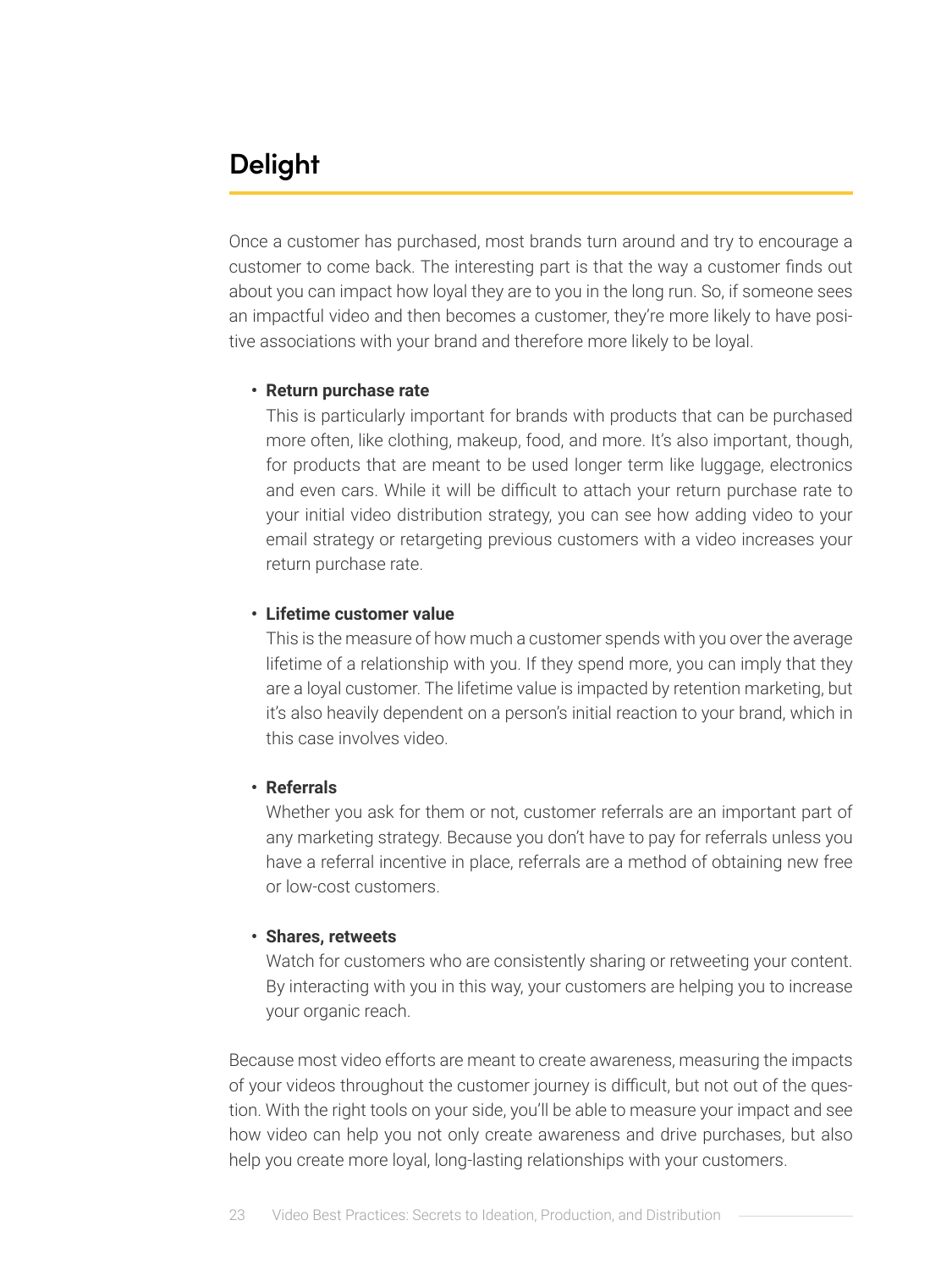# <span id="page-23-0"></span>**HOW TO TURN VIDEO INTO A CROSS-CHANNEL EXPERIENCE**

ow that you've published your video to the appropriate channel and started to measure results, you might think your production journey is over. But in reality, you've just created an opportunity to develop a cross-channel experience.

A cross-channel experience (or omnichannel experience) reflects the idea that customers don't just interact with your brand in one place. Especially in digital channels, users are spending time in any number of ways, and could potentially have several



touchpoints with your brand in a short timeframe.

The goal in actively developing this cross-channel experience is to ensure that those touchpoints work together seamlessly. You want to deliver a cohesive experience to consumers to create one singular vision of the brand in their minds. By combining channels, you also amplify the impact of any single piece of content because it's supported by other pieces.

For e-commerce brands, it's also important to remember that your website or e-commerce platform itself acts as a brand touchpoint. The process of searching for a product or service,

adding it to a cart, paying for the purchase, and receiving the item also send a message about your brand. Every element of the purchase process itself should also align with the message your video content sends.

There are several ways to go about developing a cross-channel experience from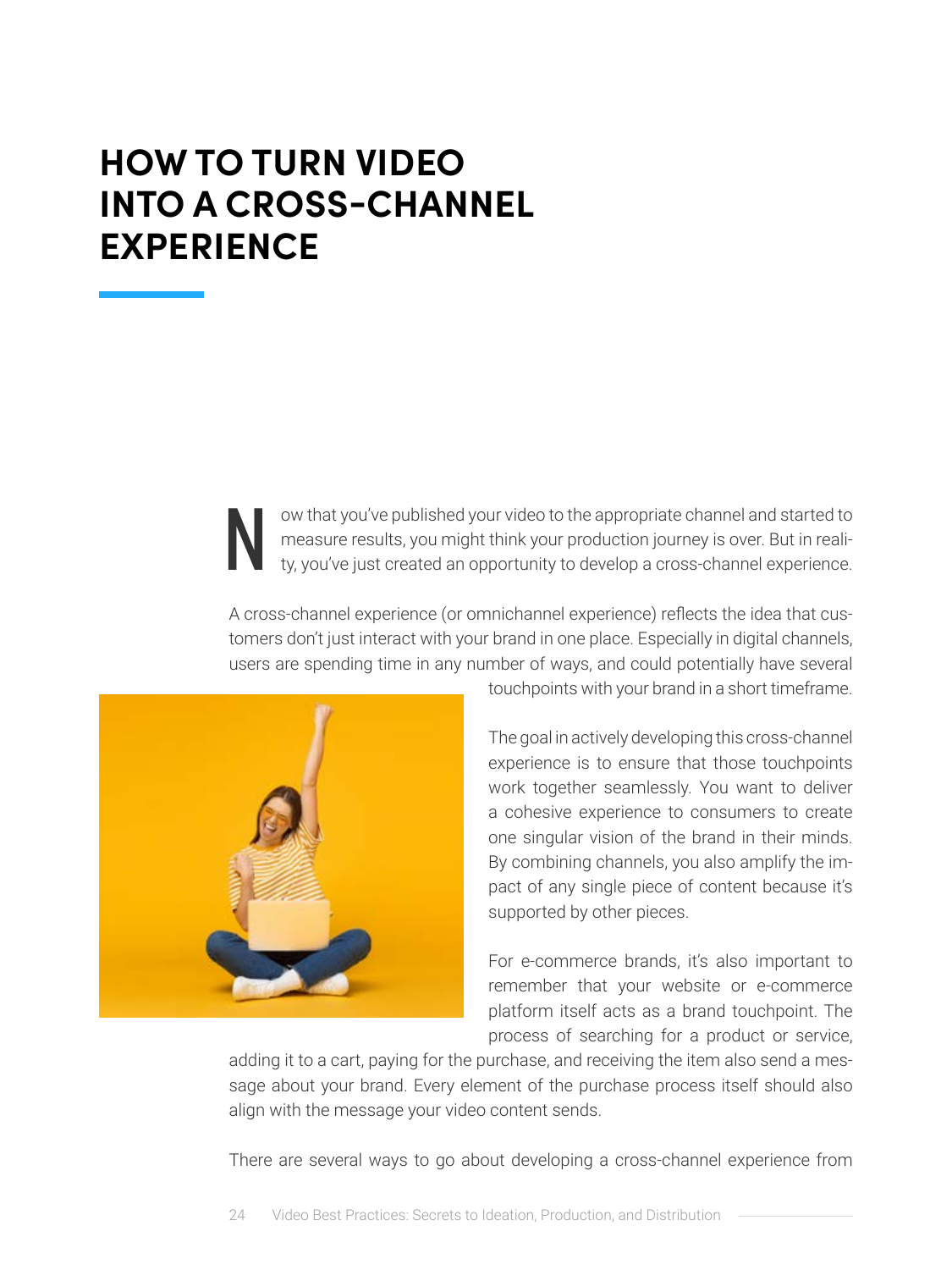your video content. First, you'll want to promote the video itself through other distribution channels. Let's say you decide that Facebook is the best distribution channel for your content based on the processes we described above. Just because Facebook is the best avenue for your content doesn't mean it needs to be the *only* avenue for your content.

You could post a teaser of the video on Instagram, link to the video within a blog post, make a shorter cut of the video for paid social ads, or add the video permanently to a relevant page on your website. By going through this process, you're diversifying the consumer viewing experience and also maximizing the value you'll get from the single piece of content.

The key takeaway here is that your final video can become a starting point for various other forms of content. This combination of video variations or supplemental distribution channels will enhance the overall user experience with cohesive messaging across channels and content forms.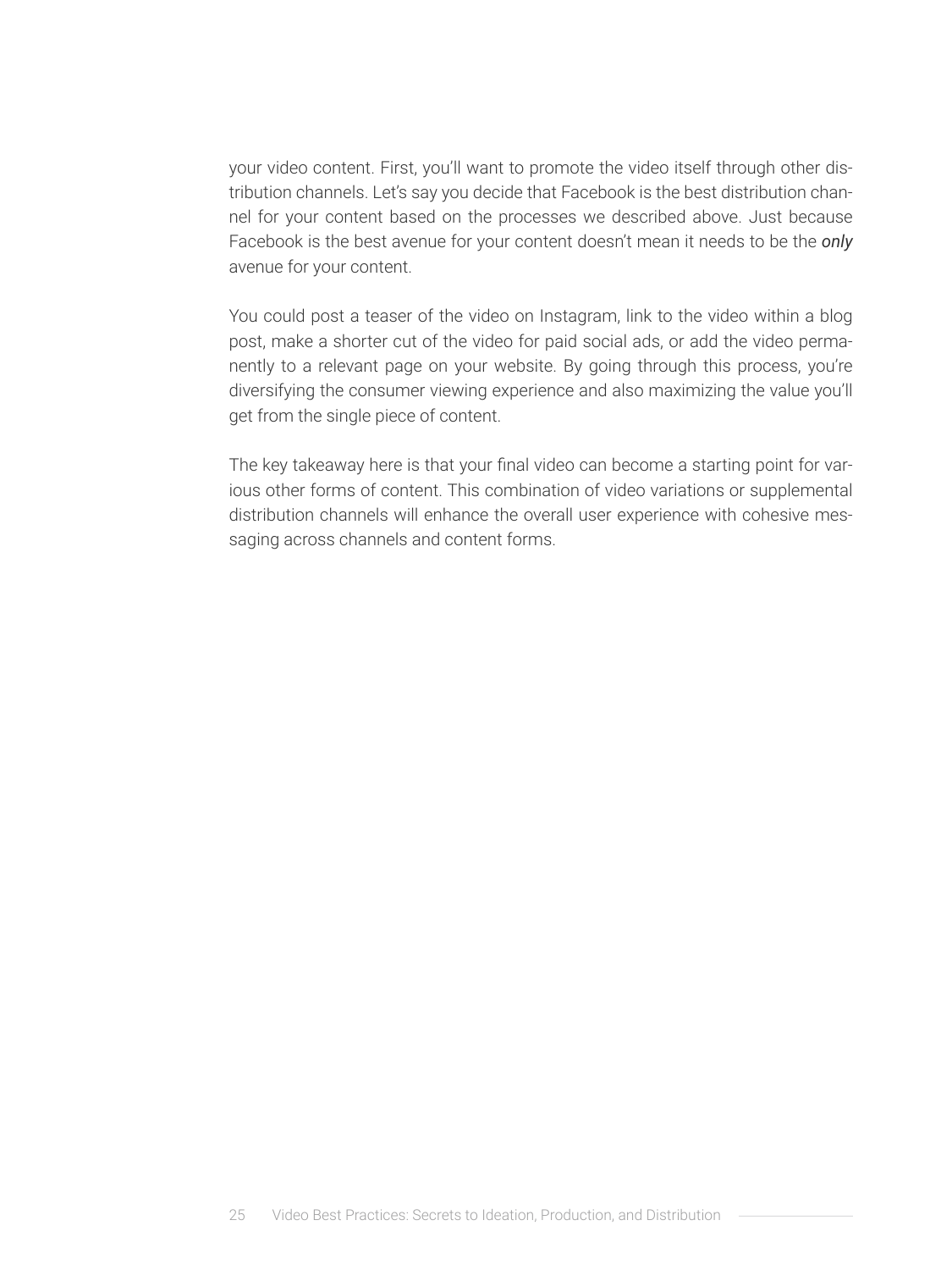# <span id="page-25-0"></span>**FINAL THOUGHTS**

 $\overline{\mathbf{I}}$ f you're still not convinced that you need video at all, here are our closing thoughts about video's value. First, many forms of video are evergreen content, meaning that the same video could live on your website, for example, for many years before it starts to lose value. This means you'll make a one-time investment in creating the content that will pay dividends for months or years down the line.

Second, consumers report that they *want* brands to put out video content. In many surveys, consumers share that video is their preferred way for learning about a company, product, or service. For example, [Wyzowl](https://www.wyzowl.com/video-marketing-statistics-2019/) reports that 68% of people say they'd most prefer to learn about a new product or service by watching a short video. Why would you miss out on the opportunity to give your audience what it's asking for? Learn more about consumer preferences surrounding video content [here.](https://www.lemonlight.com/blog/67-video-marketing-stats-you-need-to-know-for-2020/)



Ultimately, the best way to approach video content is to get started. If your e-commerce brand is lacking in the video department, we recommend diving right in—even if you feel like you're not ready yet. By the time you've gone through the process once, you'll have a valuable asset to distribute and a wealth of knowledge about what you might want to do differently next time. We can't wait to see what you create!